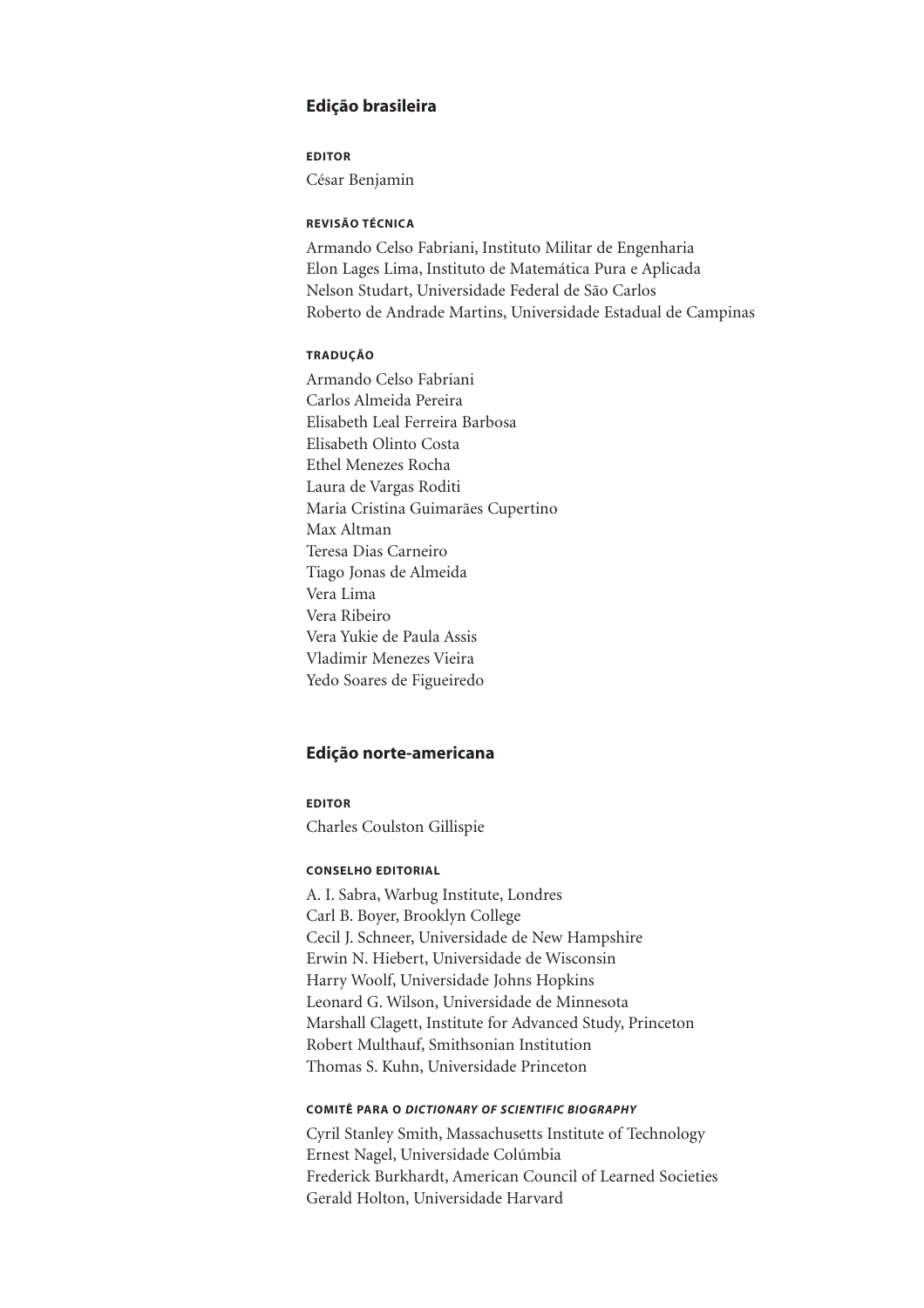Henry Guerlac, Universidade Cornell I. Bernard Cohen, Universidade Harvard Lynn White, Jr., Universidade da Califórnia em Los Angeles Richard H. Shryock, American Philosophical Society

# **CONSULTORES**

A. P. Youschkevitch, Academia de Ciências da Rússia A. Rupert Hall, Imperial College of Technology, Londres Alistar C. Crombie, Universidade de Oxford Allen G. Debus, Universidade de Chicago Aydin Sayili, Universidade de Ankara Bogdan Suchodolski, Academia de Ciências da Polônia Brooke Hindle, Universidade de Nova York Charles D. O'Malley, Universidade da Califórnia em Los Angeles Christoph J. Scriba, Universidade Técnica de Berlim Derek J. de Solla Price, Universidade Yale Duane H. D. Roller, Universidade de Oklahoma E. S. Kennedy, Universidade Americana de Beirute Georges Canguilhem, Universidade de Paris Giorgio de Santillana, Massachusetts Institute of Technology J. B. Thornton, Universidade de New South Wales J. R. Ravetz, Universidade de Leeds John C. Greene, Universidade de Connecticut John Murdoch, Universidade Harvard Joseph E. Hofmann, Universidade de Tübingen Karl Eduard Rothschuh, Universidade de Münster/Westfalen L. Pearce Williams, Universidade Cornell Marcel Florkin, Universidade de Liège Maria Luisa Righini-Bonelli, Istituto e Museo di Storia della Scienza, Florença Mary B. Hesse, Universidade de Cambridge Maurice Daumas, Conservatoire National des Arts et Métiers, Paris Michael Hoskin, Universidade de Cambridge Mirko D. Grmek, Archives Internationales d'Histoire des Sciences, Paris Nathan Sivin, Massachusetts Institute of Technology Pierre Costabel, École Pratique des Hautes Études, Paris Reijer Hooykaas, Universidade Livre, Amsterdã René Taton, École Pratique des Hautes Études, Paris Richard S. Westfall, Universidade de Indiana Robert E. Schofield, Case Institute of Technology Robert K. Merton, Universidade Colúmbia S. Sambursky, Universidade Hebraica de Jerusalém Shigeru Nakayama, Universidade de Tóquio Sten H. Lindroth, Universidade de Uppsala W. P. D. Wightman, King's College, Aberdeen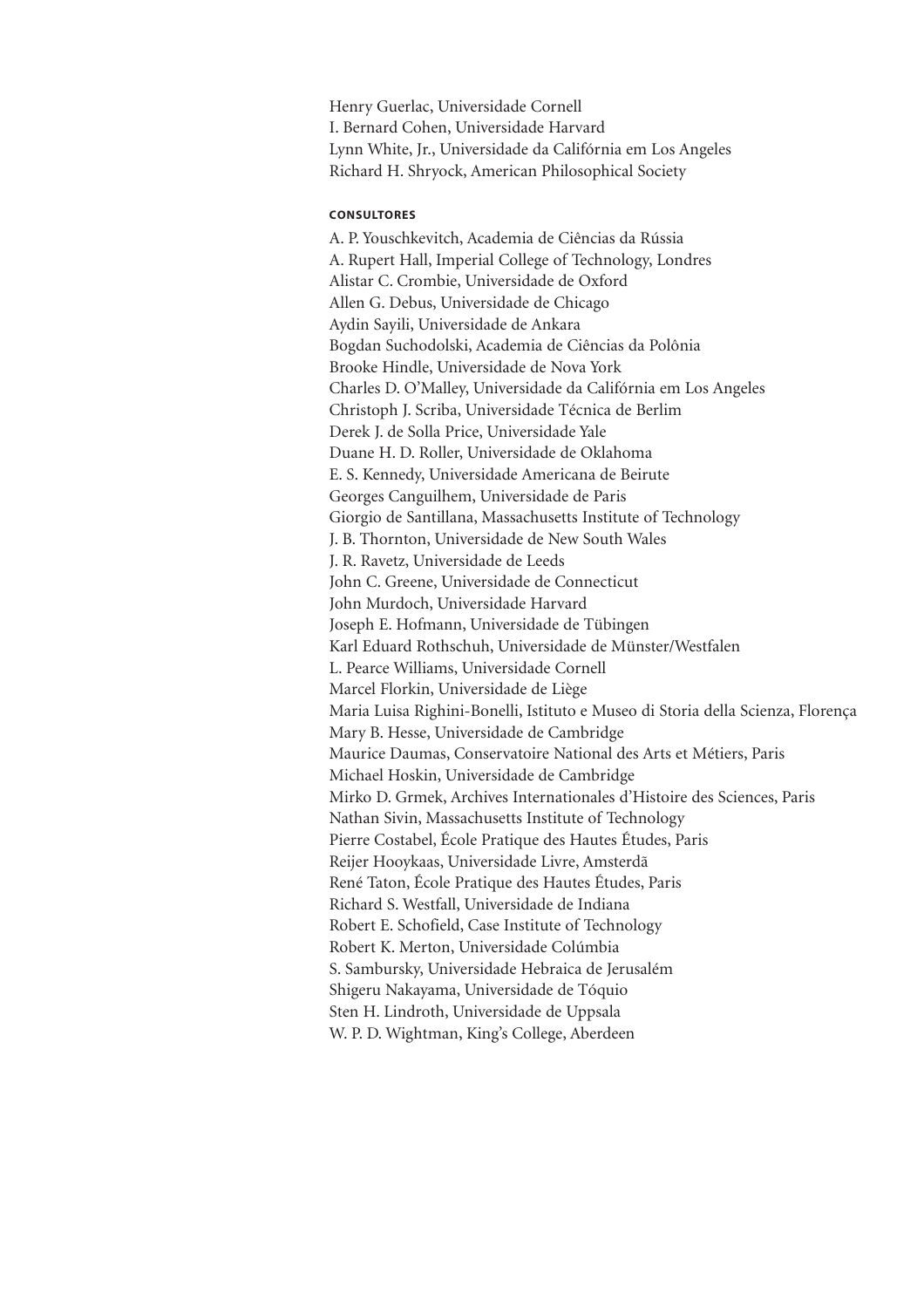### SUMÁRIO

# VOLUME I

- 29 Agradecimentos
- 31 Apresentação da edição brasileira
- 37 Abel, Niels Henrik [1802-1829] Matemática | *Oysten Ore*
- 42 Agassiz, Louis [1807-1873] Zoologia, geologia, paleontologia | *Edward Lurie*
- 45 Alberti, Leone Battista [1404-1472] Matemática, física, filosofia natural | *Bertrand Gille*
- 47 Alembert, D' [1717-1783] Física, matemática | *J. Morton Briggs*
- 55 Alhazen [Ibn al-Haytham] [965-1040] Óptica, astronomia, matemática | *A. I. Sabra*
- 76 Alpetrágio [al-Bitruji] [*c*. 1190] Astronomia, filosofia natural | *Julio Samsó*
- 79 Ampère, André-Marie [1775-1836] Matemática, química, física | *L. Pearce Williams*
- 87 Aquino, Santo Tomás de [*c*. 1225-1274] Filosofia | *William A. Wallace*
- 91 **Aristóteles** [384-322 a.C.] Filosofia, física, astronomia, biologia | *G. E. L. Owen, D. M. Balme, Leonard G. Wilson, L. Minio-Paluello*
- 125 Arquimedes [*c*. 287-212 a.C.] Matemática, mecânica | *Marshall Clagett*
- 143 Arrehnius, Svante [1859-1927] Química, física | *H. A. M. Snelders*
- 149 Avempace [Ibn Bajja] [final do séc. XI -1138-1139] Filosofia | *Shlomo Pines*
- 151 Averroes [Ibn Rushd] [1126-1198] Astronomia, filosofia, medicina | *Albert Izkandar*
- 161 **Avicena [Ibn Sina]** [980-1037] Filosofia, medicina | *G. C. Anawati, Albert Z. Iskandar*
- 168 Avogadro, Amedeo [1776-1856] Física, química | *M. P. Crosland*
- 175 Babbage, Charles [1792-1871] Matemática, lógica | *Norman T. Gridgeman*
- 177 **Bachelard, Gaston** [1884-1962] Filosofia da ciência | *F. Dagognet*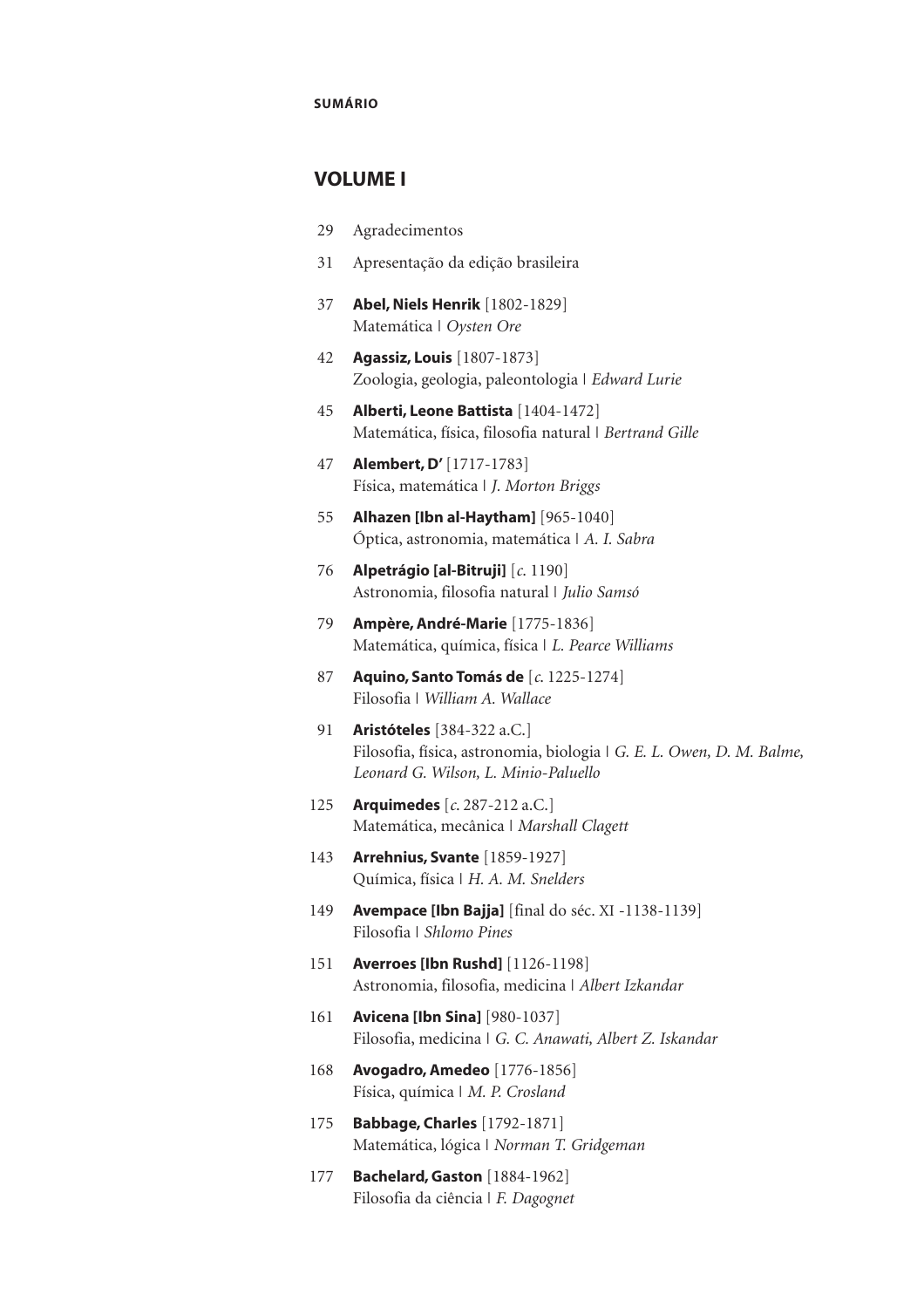- 179 **Bacon, Francis** [1561-1626] Filosofia da ciência | *Mary Hesse*
- 183 Bacon, Roger [*c*. 1219-*c*. 1292] Filosofia natural, óptica, astronomia | *A. C. Crombie, J. D. North*
- 191 Baghdadi, al- [Abu Mansur] [?-1037] Matemática | *A. S. Saidan*
- 193 **Banach, Stefan** [1892-1945] Matemática | *Miroslav Katětov*
- 194 Banu Musa (Muhammad, Ahmad e al-Hasan) [início do séc. IX - 873 (Muhammad)] Matemática, astronomia | *J. al-Dabbagh*
- 197 Bateson, William [1861-1926] Biologia, genética | *William Coleman*
- 199 Becquerel, Henri [1852-1908] Física | *Alfred Romer*
- 202 **Bergson, Henri** [1859-1941] Filosofia | *T. A. Goudge*
- 206 Berkeley, George [1685-1753] Filosofia da ciência | *Gerd Buchdahl*
- 209 Bernard, Claude [1813-1878] Biologia, fisiologia, medicina | *M. D. Grmek*
- 219 Bernoulli, Daniel [1700-1782] Matemática, física, medicina | *Hans Straub*
- 229 Bernoulli, Jakob I [1654-1705] Matemática, mecânica, astronomia | *J. E. Hofmann*
- 234 **Bernoulli, Jakob II** [1759-1789] Matemática | *J. O. Fleckenstein*
- 234 **Bernoulli, Johann I** [1667-1748] Matemática | *E. A Fellmann, J. O. Fleckenstein*
- 238 Bernoulli, Johann II [1710-1790] Matemática | *J. O. Fleckenstein*
- 239 **Bernoulli, Johann III** [1744-1807] Matemática, astronomia | *J. O. Fleckenstein*
- 239 **Bernoulli, Nikolaus I** [1687-1759] Matemática | *J. O. Fleckenstein*
- 240 Bernoulli, Nikolaus II [1695-1726] Matemática | *J. O. Fleckenstein*
- 241 **Berthelot, Marcellin** [1827-1907] Química | *M. P. Crosland*
- 249 Berthollet, Claude [1748-1822] Química | *Satish C. Kapoor*
- 259 Berzelius, Jöns Jacob [1779-1848] Química | *Henry M. Leicester*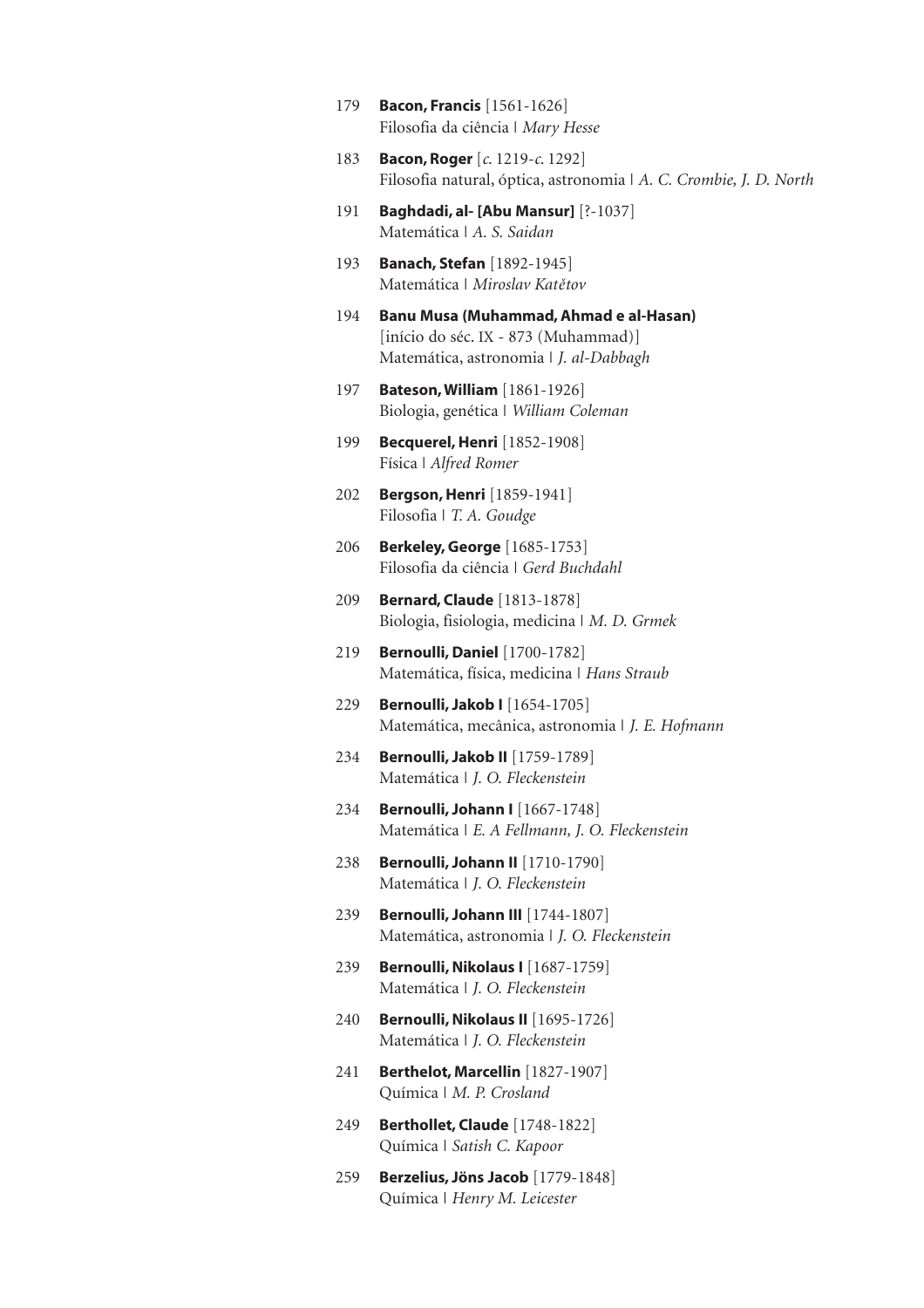- 266 **Biruni, al-** [973-depois de 1050] Astronomia, matemática, geografia | *E. S. Kennedy* 276 Boas, Franz [1858-1942] Antropologia | *Fred W. Voget* 283 Boécio [*c*. 480-524/525] Lógica, matemática, filosofia | *Lorenzo Minio-Paluello* 290 Bohr, Niels [1885-1962] Física, filosofia da ciência | *Leon Rosenfeld* 306 Boltzmann, Ludwig [1844-1906] Física, matemática, termodinâmica | *Stephen G. Brush* 314 Bolyai, János [1802-1860] Matemática | *D. J. Struik* 316 Bolzano, Bernard [1781-1848] Filosofia, matemática, lógica | *B. van Rootselaar* 322 Boole, George [1815-1864] Matemática, lógica | *T. A. A. Broadbent* 327 Born, Max [1882-1970] Física | *Armin Hermann* 333 **Bourbaki, Nicolas** [século XX] Matemática | *R. P. Boas Jr.* 334 Boyle, Robert [1627-1691] Filosofia natural, física, química | *Marie Boas Hall* 340 Brahe, Tycho [1546-1601] Astronomia | *C. Doris Hellman* 356 Breuer, Josef [1842-1925] Medicina, fisiologia, psicologia | *Paul F. Cranefield* 361 Broca, Pierre Paul [1824-1880] Medicina, antropologia | *Edwin Clarke*
- 362 Broglie, Maurice de [1875-1960] Física | *Adrienne R. Weil-Brunschvicg, John L. Heilbron*
- 364 Brouwer, Luitzen [1881-1966] Matemática | *B. van Rootselaar*
- 367 Brunelleschi, Filippo [1377-1446] Matemática, arquitetura, engenharia | *Bertrand Gille*
- 368 Bruno, Giordano [1548-1600] Filosofia | *Frances A. Yates*
- 373 Brunschvicg, Léon [1869-1944] Filosofia | *Yvon Belaval*
- 375 Buffon, conde de [1707-1788] Filosofia natural | *Jacques Roger*
- 381 Buridan, Jean [*c*. 1295-*c*. 1358] Filosofia, lógica, física | *Ernest A. Moody*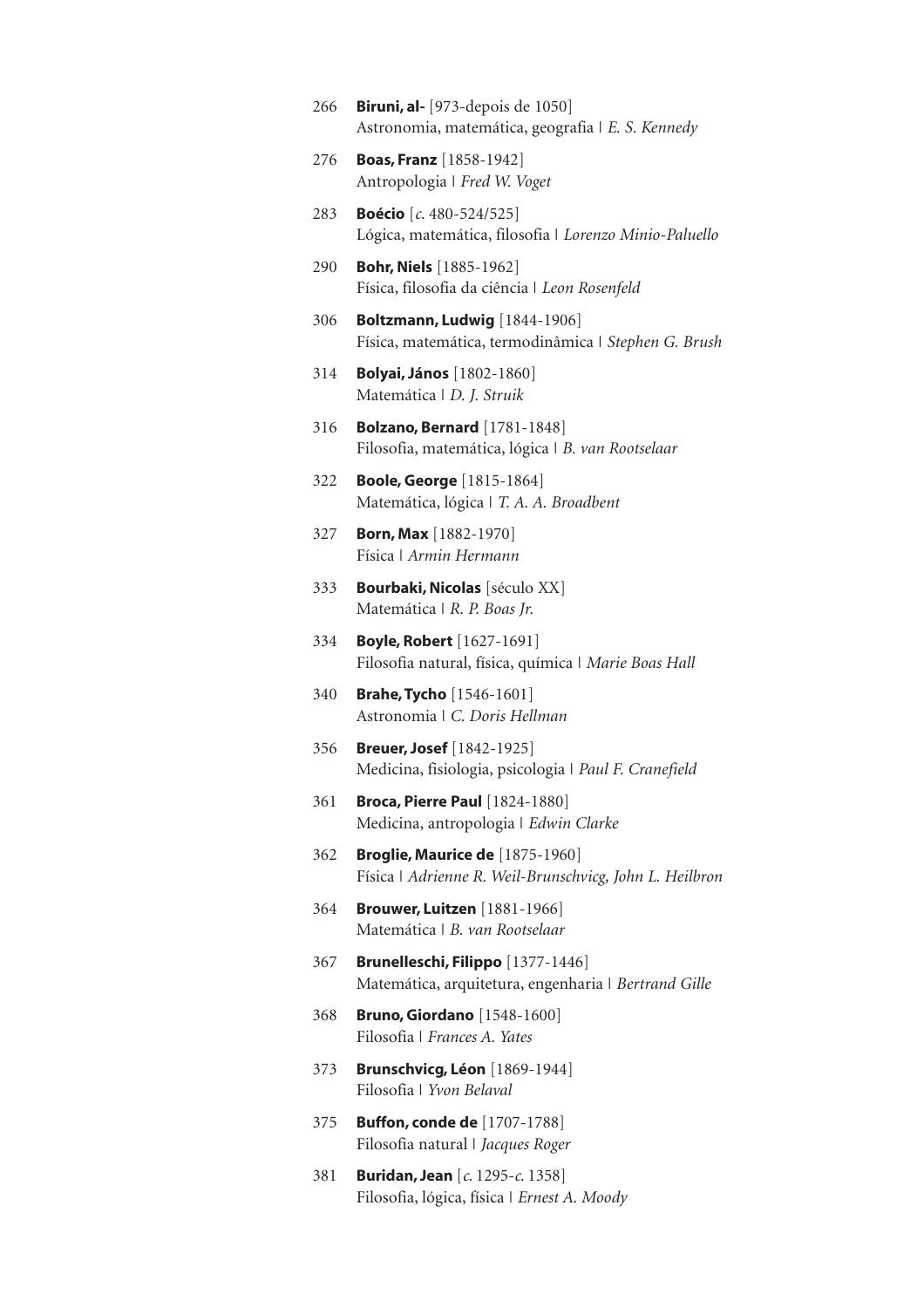- 387 Campanella, Tommaso [1568-1639] Filosofia natural | *Charles B. Schmitt*
- 389 Cannon, Walter [1871-1945] Biologia, fisiologia | *Saul Benison, A. Clifford Barger*
- 395 Cantor, Georg [1845-1918] Matemática | *H. Meschkowski*
- 402 Cardano, Girolamo [1501-1576] Medicina, matemática, física, filosofia | *Mario Gliozzi*
- 405 Carnot, Lazare [1753-1823] Matemática, engenharia, mecânica | *Charles C. Gillispie*
- 414 Carnot, Sadi [1796-1832] Física, termodinâmica | *James F. Challey*
- 420 Cartan, Élie [1869-1951] Matemática | *Jean Dieudonné*
- 422 Cauchy, Augustin-Louis [1789-1857] Matemática, física, astronomia | *Hans Freudenthal*
- 440 Cavalieri, Bonaventura [*c*. 1598-1647] Matemática | *Ettore Carruccio*
- 444 Cavendish, Henry [1731-1810] Filosofia natural | *Russel McCormmach*
- 448 Cayley, Arthur [1821-1895] Matemática, astronomia | *J. D. North*
- 456 Chagas, Carlos [1879-1934] Medicina | *Carlos Chagas Filho*
- 458 Charcot, Jean-Martin [1825-1893] Medicina | *Andrée Tétry*
- 459 **Chaucer, Geoffrey** [1343/1344 1400] Astronomia | *Derek J. de Solla Price*
- 459 Chebyshev, Pafnuty [1821-1894] Matemática | *A. P. Youschkevitch*
- 470 Chetverikov, Sergei [1880-1959] Biologia, genética, evolução, entomologia | *Mark B. Adams*
- 479 Ch'in Chiu-shao [*c*. 1202-1261] Matemática | *Ho Peng-Yoke*
- 487 Chu Shih-chieh [*c.* 1280-1303] Matemática | *Ho Peng Yoke*
- 492 **Clapeyron, Émile** [1799-1864] Engenharia, termodinâmica | *Milton Kerker*
- 493 Clausius, Rudolf [1822-1888] Física, termodinâmica | *Edward E. Daub*
- 502 Clifford, William [1845-1879] Matemática | *John D. North*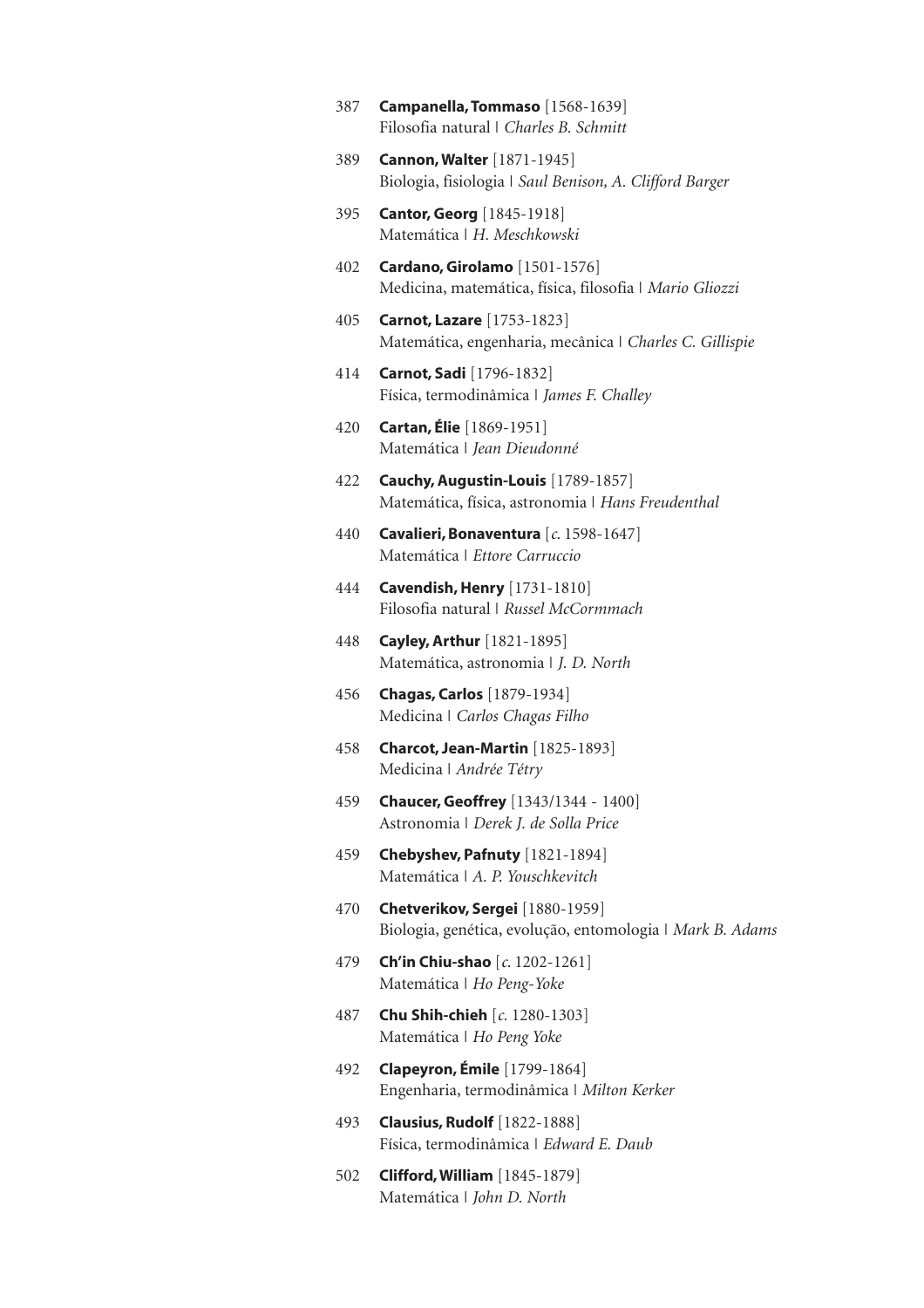- 503 Colombo, Cristóvão [1451-1506] Geografia | *Os Editores*
- 506 Comenius, John Amos [1592-1670] Filosofia | *Hans Aarsleff*
- 510 Compton, Arthur [1892-1962] Física | *Robert S. Shankland*
- 516 Comte, Auguste [1798-1857] Filosofia, sociologia | *Laurens Laudan*
- 522 Condamine, La [1701-1774] Matemática, filosofia natural | *Yves Laissus*
- 525 Condorcet, marquês de [1743-1794] Matemática | *Gilles Granger*
- 531 Copérnico, Nicolau [1473-1543] Astronomia | *Edward Rosen*
- 541 Coulomb, Charles [1736-1806] Física, mecânica | *C. Stewart Gillmor*
- 549 Cruz, Oswaldo [1872-1917] Medicina | *Nancy Stepan*
- 551 Curie, Marie [1867-1934] Física | *Adrienne R. Weill*
- 557 **Curie, Pierre** [1859-1906] Física | *Jean Wyart*
- 563 **Dalton, John** [1766-1844] Física, química | *Arnold Thackray*
- 574 Darwin, Charles [1809-1882] Biologia, evolução, geologia | *Gavin de Beer*
- 587 Davy, Humphry [1778-1829] Química | *David M. Knight*
- 593 Dedekind, Richard [1831-1916] Matemática | *Kurt-R. Biermann*
- 598 Descartes, René [1596-1650] Filosofia, matemática, física, fisiologia | *Alistar C. Crombie, Michael S. Mahoney, Theodore M. Brown*
- 613 Diderot, Denis [1713-1784] Filosofia | *Charles Coulston Gillispie*
- 619 Diofanto de Alexandria [*c*. 250 d.C.] Matemática | *Kurt Vogel, Jacques Sesiano*
- 631 Dirac, Paul [1902-1984] Física, cosmologia | *Olivier Darrigol*
- 641 Dirichlet, Gustav [1805-1859] Matemática | *Oystein Ore*
- 645 Dobzhansky, Theodosius [1900-1975] Biologia, genética, evolução | *Francisco J. Ayala*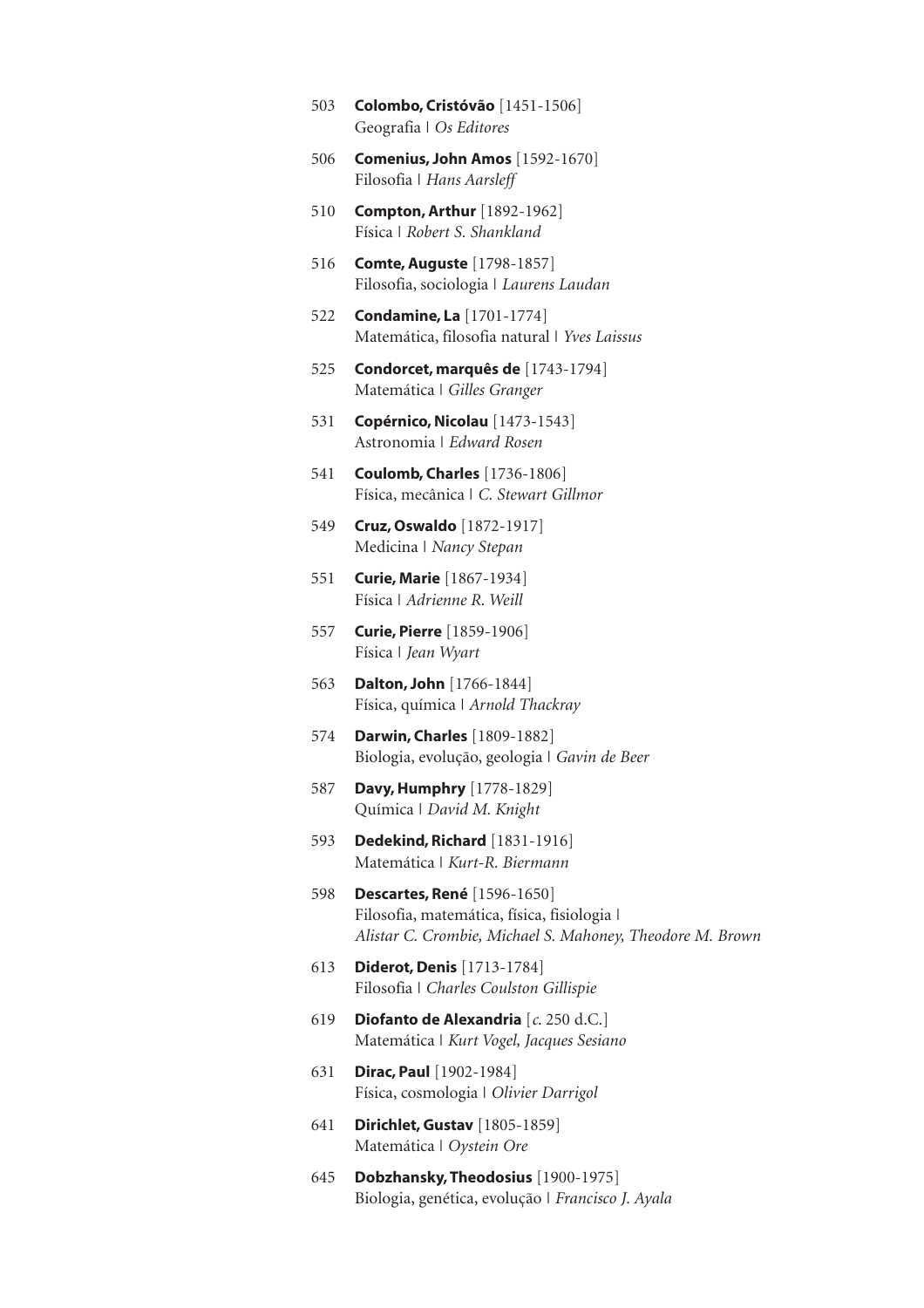- 653 Duhem, Pierre [1861-1916] Física, química, filosofia da ciência | *Donald G. Miller*
- 663 Dumas, Jean-Baptiste [1800-1884] Química | *Satish C. Kapoor*
- 669 Dürer, Albrecht [1471-1528] Matemática | *Max Steck*
- 672 Ehrlich, Paul [1854-1915] Biologia, imunologia | *Claude E. Dolman*
- 681 Einstein, Albert [1879-1955] Física, cosmologia | *Martin J. Klein, Nandor L. Balazs*
- 704 Empédocles de Agrigento [*c*. 492-*c*. 432 a.C.] Filosofia | *Alexander P. D. Maurelatos*
- 706 Euclides [*c*. 295 a.C.] Matemática | *Ivor Bulmer-Thomas, John Murdoch*
- 751 Euler, Leonhard [1707-1783] Matemática, mecânica, astronomia, física | *A. P. Youschkevitch*
- 768 Ewing, Maurice [1906-1974] Geofísica | *Henry Frankel*
- 773 Fabrizio, Geronimo [*c*. 1533-1619] Medicina, anatomia, fisiologia | *Bruno Zanobio*
- 778 Farabi, al- [*c*. 870-950] Filosofia | *Muhsin Mahdi, O. Wright*
- 782 Faraday, Michael [1791-1867] Química, física | *L. Pearce Williams*
- 795 **Farghani, al-** [?-depois de 861] Astronomia | *A. I. Sabra*
- 799 Fermat, Pierre de [1601-1665] Matemática | *Michael S. Mahoney*
- 810 Fermi, Enrico [1901-1954] Física | *Emilio Segrè*
- 817 **Ferro, Scipione** [1465-1526] Matemática | *Arnaldo Masotti*
- 819 Fibonacci, Leonardo [*c*. 1170-depois de 1240] Matemática | *Kurt Vogel*
- 829 **Fisher, Ronald** [1890-1962] Biologia, genética, estatística | *Norman T. Gridgeman*
- 833 **Fleming, Alexander** [1881-1955] Medicina | *Claude E. Dolman*
- 835 **Fludd, Robert** [1574-1637] Alquimia, medicina | *Allen G. Debus*
- 838 **Fourier, Jean Baptiste** [1768-1830] Matemática, física | *Jerome R. Ravetz, I. Grattan-Guinness*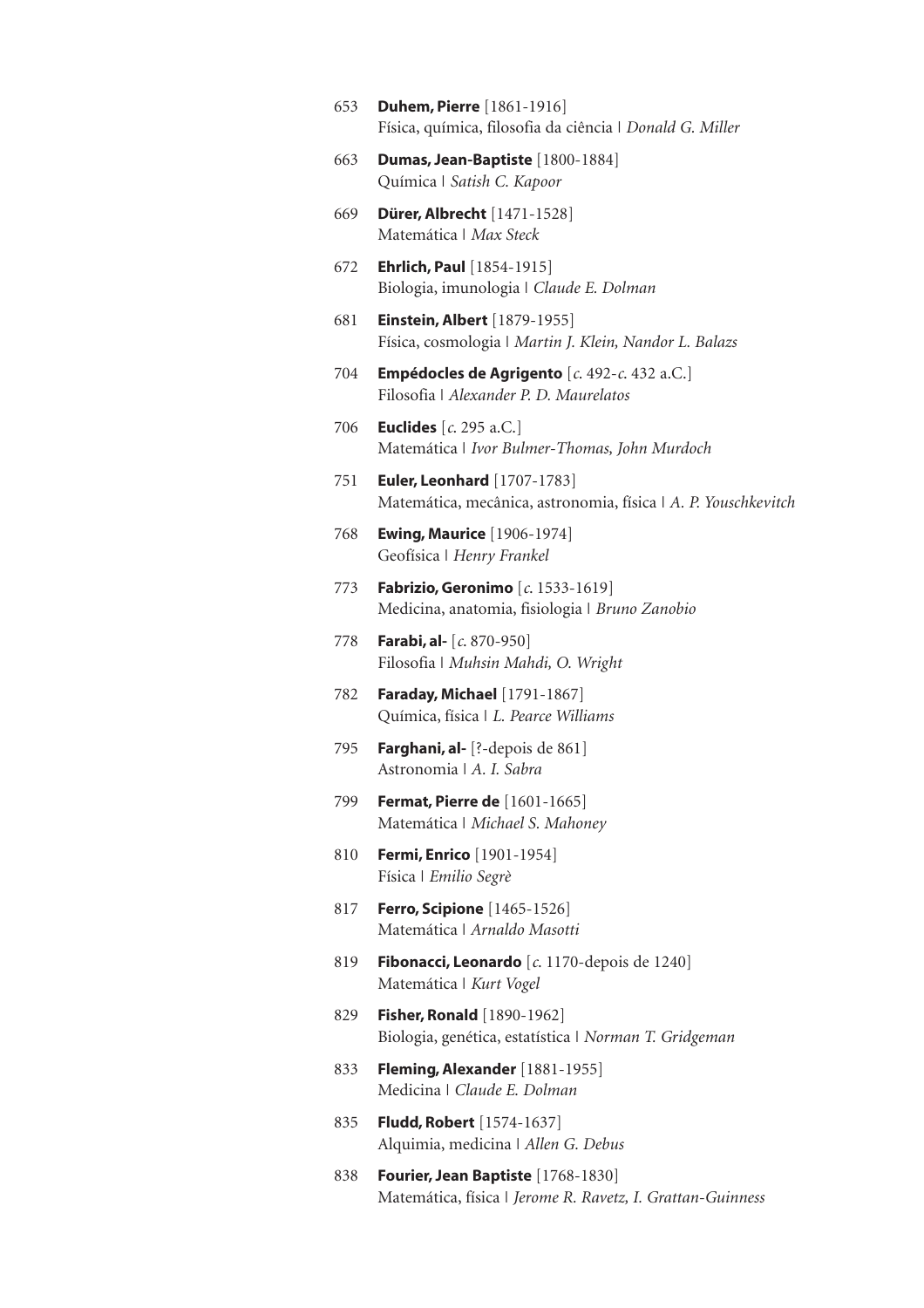- 844 Franklin, Benjamin [1706-1790] Física | *I. Bernard Cohen*
- 855 Frazer, James [1854-1941] Antropologia | *Diana M. Simpkins*
- 857 **Frege, Gottlob** [1848-1925] Lógica, matemática | *B. van Rootselaar*
- 860 Fresnel, Augustin [1788-1827] Física, óptica | *Robert H. Silliman*
- 866 **Freud, Sigmund** [1856-1939] Psicologia | *Peter Amacher*
- 877 **Friedmann, Aleksandr** [1888-1925] Matemática, física, cosmologia | *A. T. Grigorian*
- 879 Frisch, Karl von [1886-1982] Zoologia, etologia | *Richard W. Burkhardt Jr.*
- 887 Índice onomástico
- 893 Índice de disciplinas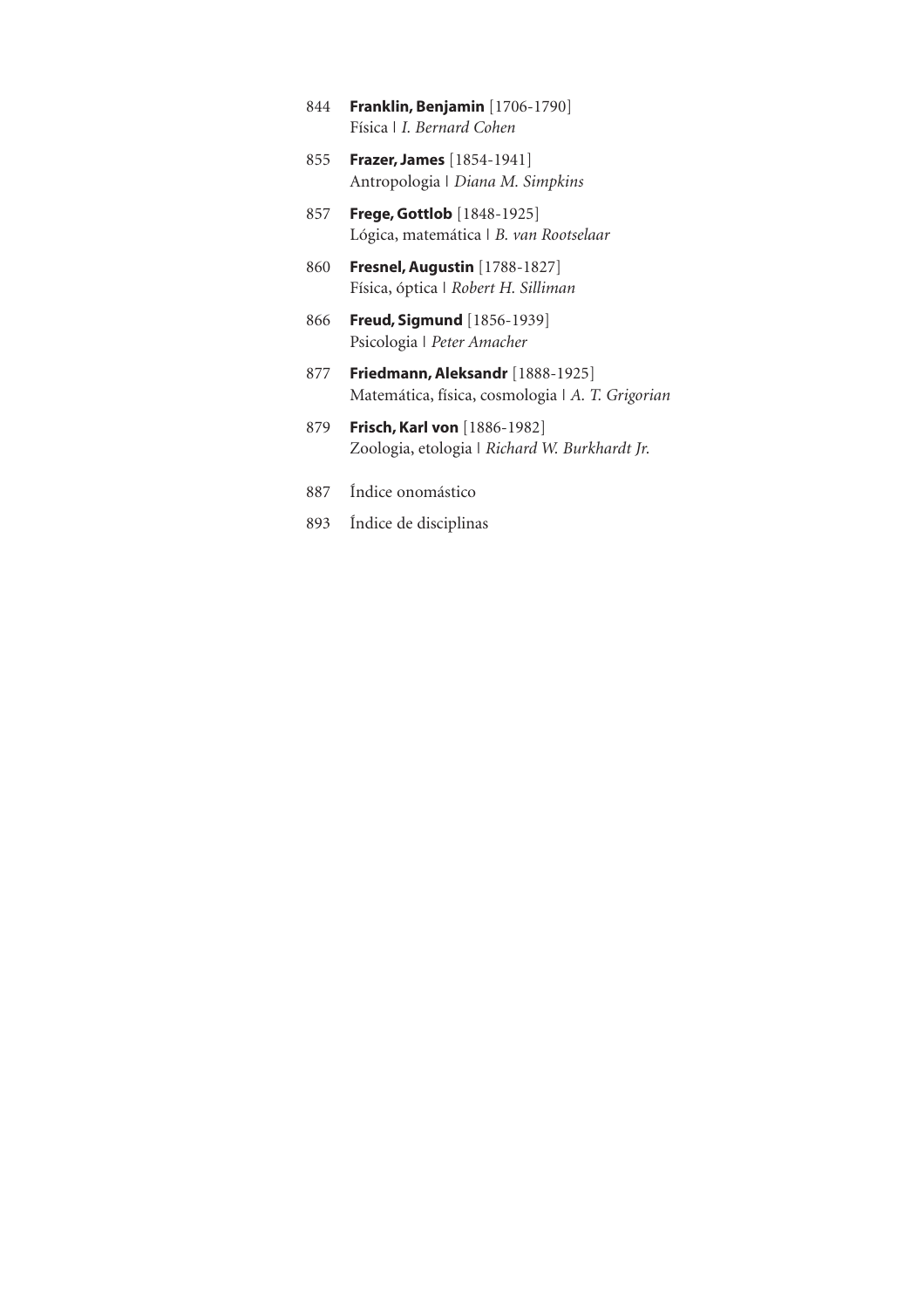# VOLUME II

| 925  | Agradecimentos                                                                                   |
|------|--------------------------------------------------------------------------------------------------|
| 927  | Apresentação da edição brasileira                                                                |
| 933  | <b>Gabor, Dennis</b> [1900-1979]<br>Física, engenharia   S. T. Keith                             |
| 937  | Galeno [129/130 d.C.-199/200 d.C.]<br>Medicina   Fridolf Kudlien, Leonard G. Wilson              |
| 948  | <b>Galileu</b> [1564-1642]<br>Física, astronomia   Stillman Drake                                |
| 961  | <b>Gall, Franz Joseph</b> [1758-1828]<br>Medicina, psicologia   Robert M. Young                  |
| 967  | Galois, Evariste [1811-1832]<br>Matemática   René Taton                                          |
| 972  | <b>Galton, Francis</b> [1822-1911]<br>Estatística, psicologia   Norman T. Gridgeman              |
| 974  | Galvani, Luigi [1737-1798]<br>Fisiologia, física   Theodore M. Brown                             |
| 976  | <b>Gassendi, Pierre</b> [1592-1655]<br>Filosofia, astronomia   Bernard Rochot                    |
| 982  | Gauss, Carl Friedrich [1777-1855]<br>Matemática   Kenneth O. May                                 |
| 999  | Gay-Lussac [1778-1850]<br>Química, física   M. P. Crosland                                       |
| 1010 | <b>Germain, Sophie</b> [1776-1831]<br>Matemática   Edna E. Kramer                                |
| 1012 | Gibbs, Josiah Willard [1839-1903]<br>Física   Martin J. Klein                                    |
| 1019 | <b>Gilbert, William</b> [1544-1603]<br>Filosofia natural   Suzanne Kelly                         |
| 1024 | Gödel, Kurt [1906-1978]<br>Lógica, matemática   Gregory H. Moore                                 |
| 1034 | Goethe, Johann Wolfgang von [1749-1832]<br>Filosofia natural, geologia, óptica   George A. Wells |
| 1039 | Habash al-Hasib [?-864/874]<br>Matemática, astronomia   S. Tekeli                                |
| 1047 | Hadamard, Jacques [1865-1963]<br>Matemática   S. Mandelbrojt                                     |

- 1049 Haeckel, Ernst [1834-1919] Zoologia | *Georg Uschmann*
- 1054 Hahnemann, Samuel [1755-1843] Medicina | *Daniel P. Jones*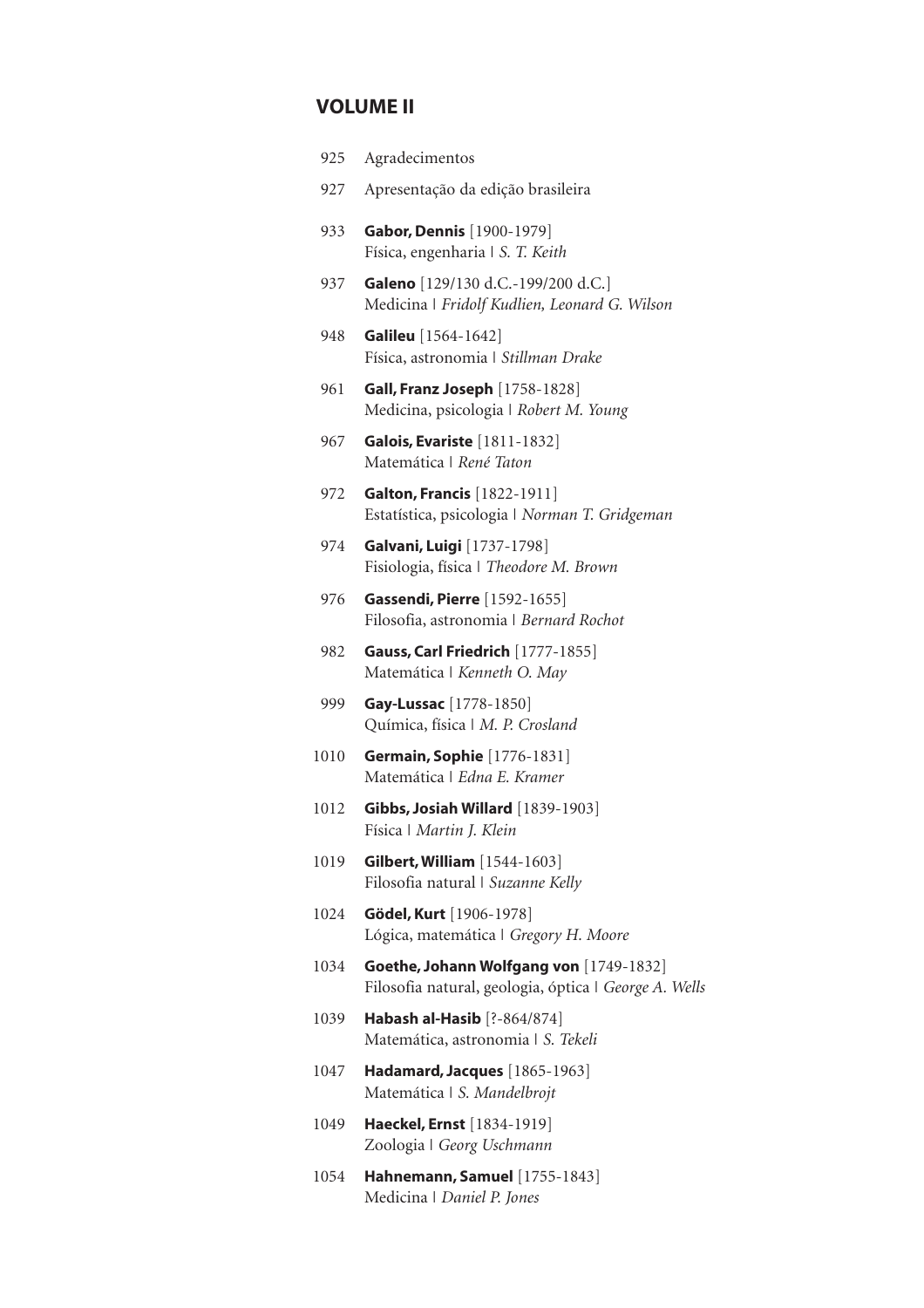- 1055 Haldane, John [1892-1964] Biologia, genética | *Ronald W. Clark*
- 1058 **Halley, Edmond** [1656?-1743] Astronomia, geofísica | *Colin A. Ronan*
- 1064 Hamilton, William Rowan [1805-1865] Matemática, óptica, mecânica | *Thomas L. Hankins*
- 1073 Harvey, William [1578-1657] Medicina | *Jerome J. Bylebyl*
- 1086 Heisenberg, Werner [1901-1976] Física | *David C. Cassidy*
- 1094 Helmholtz, Hermann von [1821-1894] Fisiologia, física, óptica, filosofia da ciência | *R. Steven Turner*
- 1107 Heráclito de Éfeso [*c*. 500 a.C.] Filosofia | *David J. Furley*
- 1109 Hertz, Heinrich [1857-1894] Física | *Russel McCormmach*
- 1119 **Hilbert, David** [1862-1943] Matemática | *Hans Freudenthal*
- 1127 Hiparco [primeiro quarto do século II a.C.-depois de 127 a.C.] Astronomia, matemática, geografia | *G. J. Toomer*
- 1142 Hipátia [*c*. 370-415] Matemática, filosofia | *Edna E. Kramer*
- 1143 Hipócrates de Cós [460 a.C.-*c*. 370 a.C.] Medicina | *Robert Joly*
- 1155 **Hobbes, Thomas** [1588-1679] Filosofia, óptica | *Samuel I. Mintz*
- 1162 Hopf, Heinz [1894-1971] Matemática | *Hans Freudenthal*
- 1164 Hubble, Edwin [1889-1953] Astronomia, cosmologia | *G. J. Whitrow*
- 1169 Humboldt, Alexander von [1769-1859] Geografia, filosofia natural | *Kurt-R. Biermann*
- 1175 **Hume, David** [1711-1776] Filosofia | *John Passmore*
- 1181 Hunayn ibn Ishaq [808-873] Medicina, filosofia | *G. C. Anawati, Albert Z. Iskandar*
- 1198 **Huxley, Thomas** [1825-1895] Zoologia, evolução, paleontologia | *Wesley C. Williams*
- 1207 **Huygens, Christiaan** [1629-1695] Matemática, física, óptica, astronomia | *H. J. M. Bos*
- 1223 Ikhwan al-Safa Filosofia | *Yves Marquet*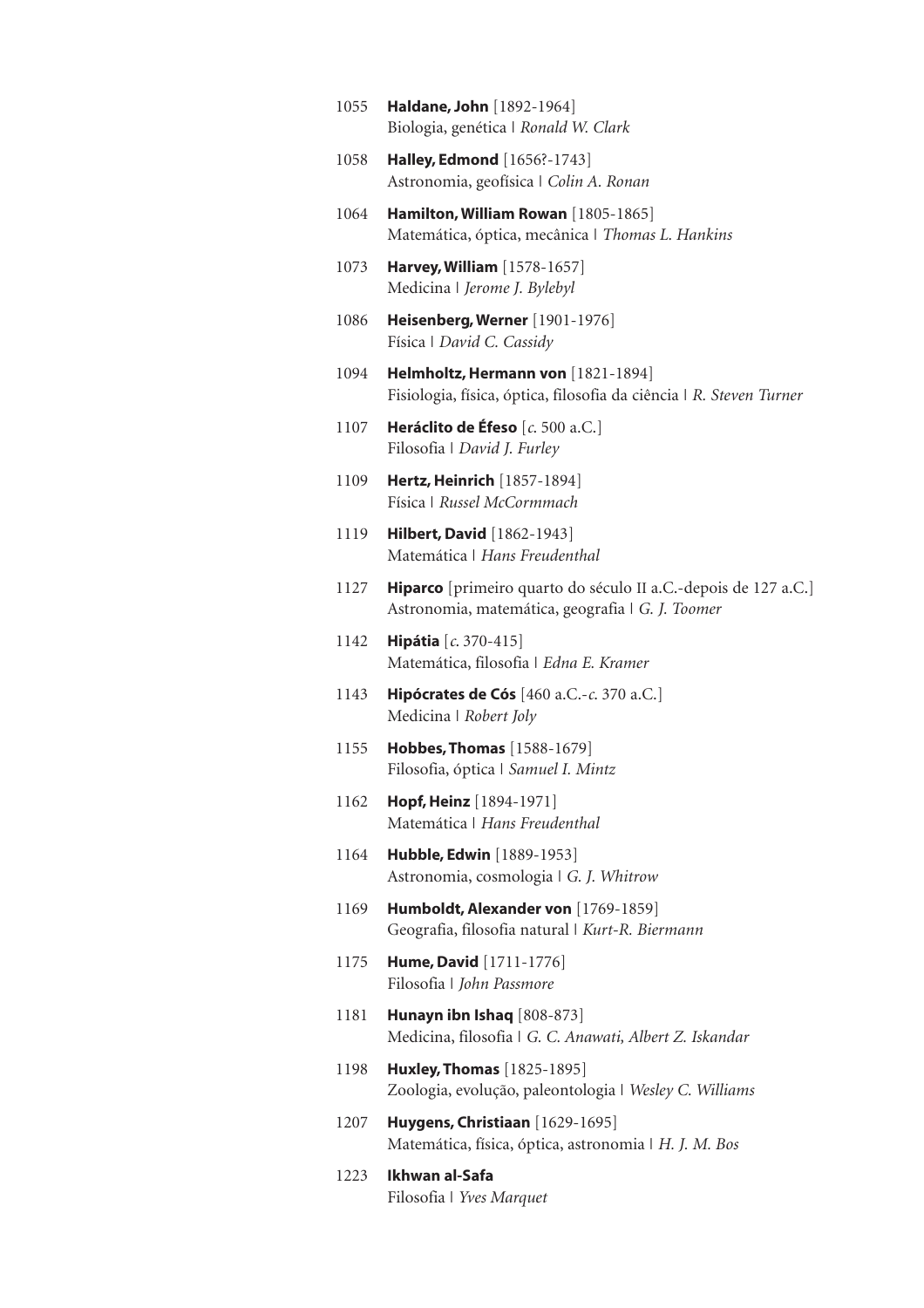- 1225 **Jabir ibn Hayyan** [final do século VIII e início do século IX] Alquimia | *M. Plessner*
- 1229 Jacobi, Carl Gustav [1804-1851] Matemática | *Christoph J. Scriba*
- 1235 **Jefferson, Thomas** [1743-1826] Botânica, paleontologia | *Silvio A. Bedini*
- 1238 Jenner, Edward [1749-1823] Medicina | *Leonard G. Wilson*
- 1240 **Jordan, Pascual** [1902-1980] Física | *Karl von Meyenn*
- 1246 Joule, James [1818-1889] Física | *L. Rosenfeld*
- 1248 **Jung, Carl Gustav** [1875-1961] Psicologia | *Michael Fordham*
- 1253 Kamal al-Din [?-1320] Óptica, matemática | *Roshdi Rashed*
- 1260 Kamerlingh Onnes, Heike [1853-1926] Física | *J. van den Handel*
- 1262 **Kant, Immanuel** [1724-1804] Filosofia | *James W. Ellington*
- 1274 Karaji, al- [final do século X e início do século XI] Matemática | *Roshdi Rashed*
- 1280 **Karpinsky, Alexandr** [1847-1936] Geofísica | *Irina V. Batyushkova*
- 1285 **Kashi, al-** [?-1429] Astronomia, matemática | *A. P. Youschkevitch, B. A. Rosenfeld*
- 1292 Kekulé [1829-1896] Química | *Jean Gillis*
- 1297 Kelvin, lorde [William Thomson] [1824-1907] Física | *Jed Z. Buchwald*
- 1310 Kepler, Johannes [1571-1630] Astronomia | *Owen Gingerich*
- 1334 Keynes, John Maynard [1883-1946] Economia | *Roy Forbes Harrod*
- 1337 Khayyami, al- [Omar Khayyam] [1048?-1131?] Matemática, astronomia, filosofia | *A. P. Youschkevitch, B. A. Rosenfeld*
- 1347 Khazini, al- [*c*. 1115-*c*. 1130] Astronomia, mecânica | *Robert E. Hall*
- 1363 Kindi, al- [*c*. 801-*c*. 866] Filosofia | *Jean Jolivet, Roshdi Rashed*
- 1369 Klein, Felix [1849-1925] Matemática | *Werner Burau, Bruno Schoeneberg*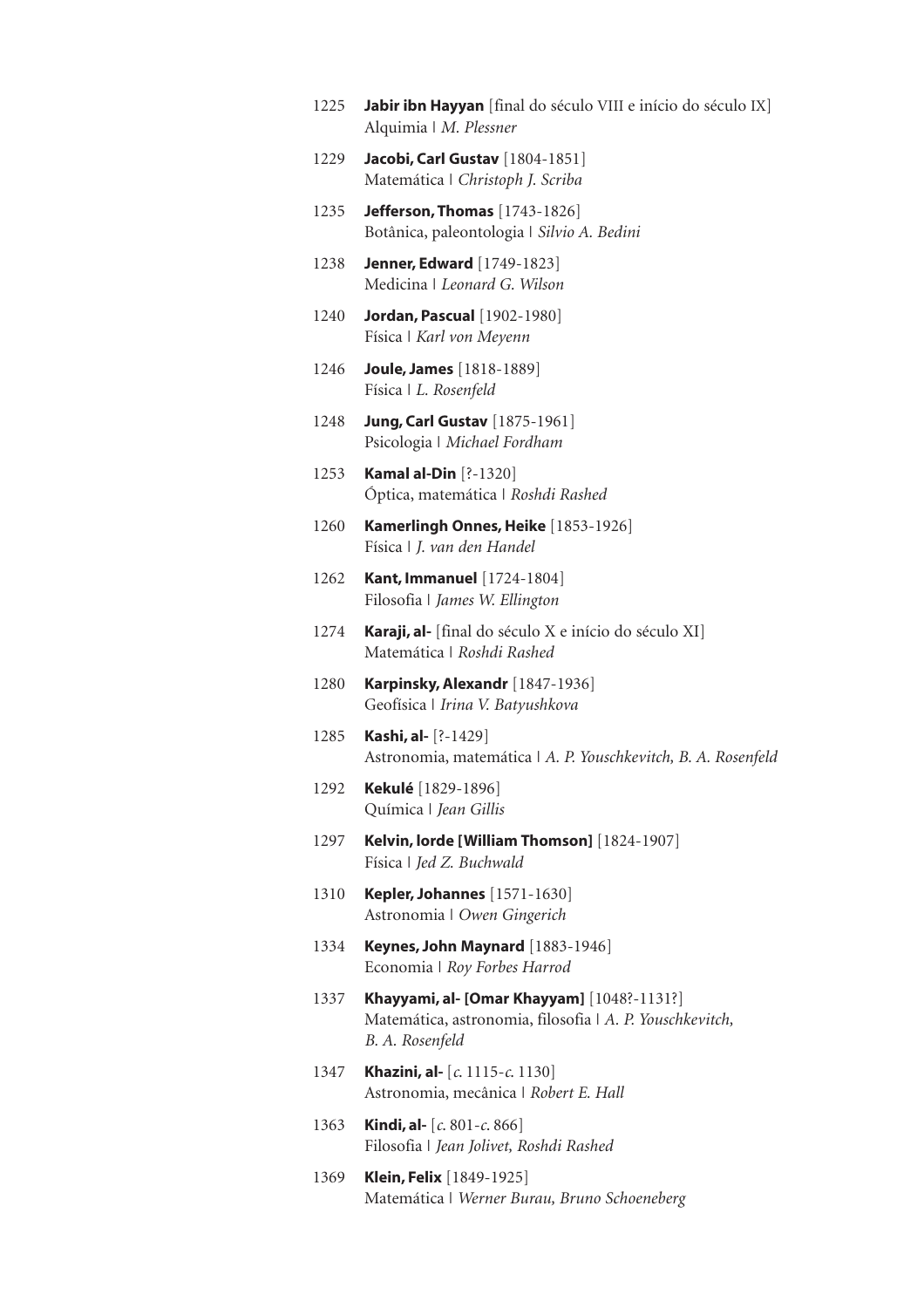- 1373 **Koch, Robert** [1843-1910] Medicina | *Claude E. Dolman*
- 1388 Koyré, Alexandre [1892-1964] Filosofia da ciência | *Charles C. Gillispie*
- 1396 **Krebs, Hans Adolf** [1900-1981] Biologia, bioquímica | *Frederic L. Holmes*
- 1405 Lagrange, Joseph Louis [1736-1813] Matemática, astronomia, mecânica | *Jean Itard*
- 1420 Lamarck, Jean Baptiste [1744-1829] Evolução, botânica, zoologia | *Leslie J. Burlingame*
- 1431 **Laplace, Pierre-Simon** [1749-1827] Astronomia, matemática, física | *Charles Coulston Gillispie*
- 1557 Lavoisier [1743-1794] Química | *Henry Guerlac*
- 1583 Lebesgue, Henri Léon [1875-1941] Matemática | *Thomas Hawkins*
- 1585 Legendre, Adrien-Marie [1752-1833] Matemática | *Jean Itard*
- 1594 Leibniz [1646-1716] Matemática, lógica, filosofia | *Frederick Kreiling, Jürgen Mittelstrass, Eric J. Aiton, Joseph E. Hofmann*
- 1615 Leonardo da Vinci [1452-1519] Anatomia, mecânica, matemática, geologia | *Charles C. Gillispie, Kenneth D. Keele, Ladislao Reti, Marshall Clagett, Augusto Marinoni, Cecil J. Schneer*
- 1667 Li Chih [1192-1279] Matemática | *Ho Peng-Yoke*
- 1674 Li Shih-Chen [1518-1593] Medicina | *N. Sivin*
- 1680 Lie, Sophus [1842-1899] Matemática | *Hans Freudenthal*
- 1684 **Liebig, Justus von** [1803-1873] Química | *Frederic L. Holmes*
- 1706 **Linnaeus, Carl** [1707-1778] Botânica, zoologia, geologia | *Sten Lindroth*
- 1713 Liouville, Joseph [1809-1882] Matemática | *René Taton*
- 1719 Liu Hui [*c*. 250 d.C.] Matemática | *Ho Peng-Yoke*
- 1725 Lobachevsky, Nikolai [1792-1856] Matemática | *B. A. Rosenfeld*
- 1732 **Locke, John** [1632-1704] Filosofia | *Maurice Cranston*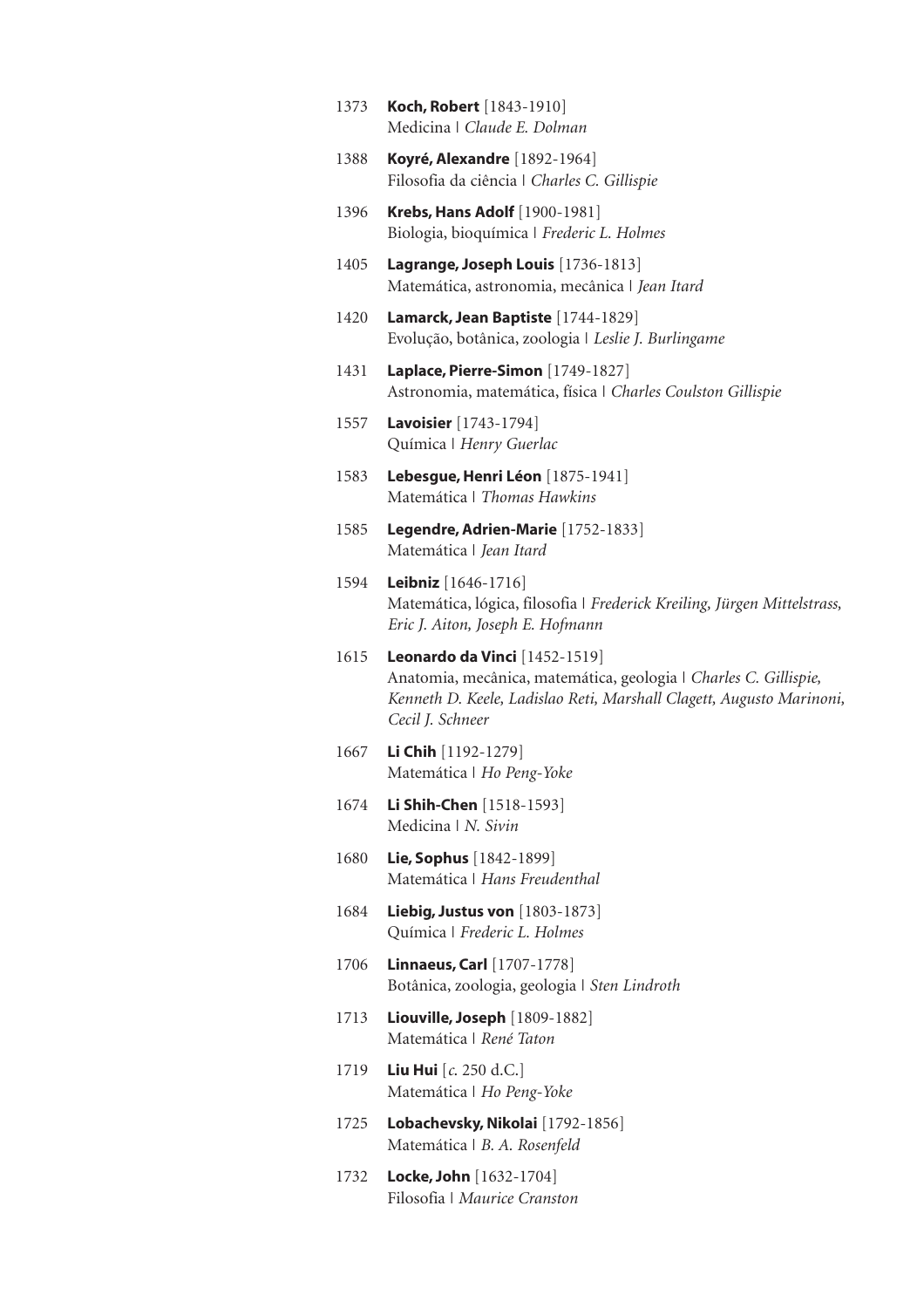- 1736 Lorentz, Hendrik [1853-1928] Física | *Russell McCormmach*
- 1749 **Lyapunov, Aleksandr** [1857-1918] Matemática, mecânica | *A. T. Grigorian*
- 1753 **Lyell, Charles** [1797-1875] Geologia, biologia | *Leonard G. Wilson*
- 1769 Índice onomástico
- 1775 Índice de disciplinas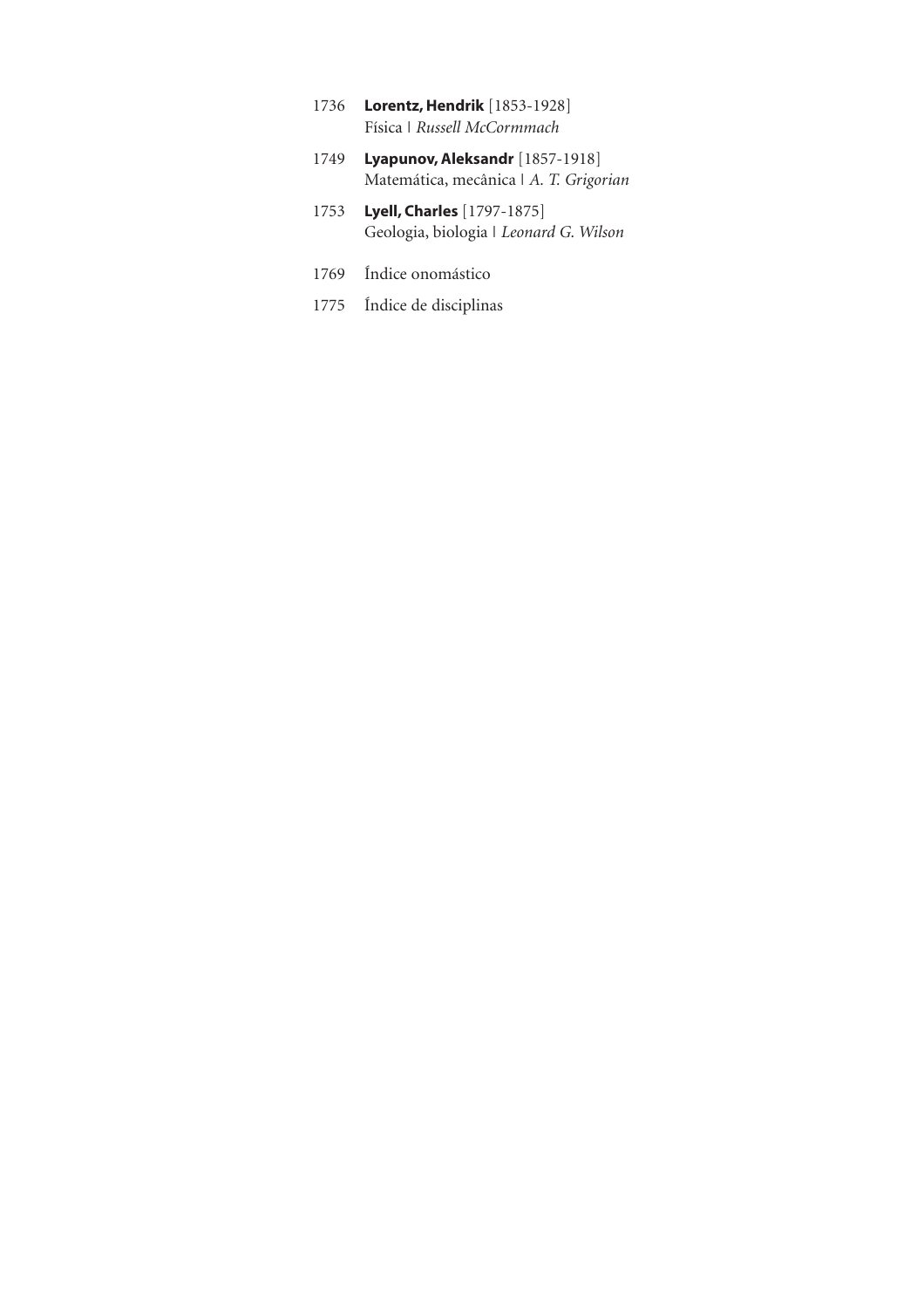# VOLUME III

| 1807 | Agradecimentos                                                                            |
|------|-------------------------------------------------------------------------------------------|
| 1809 | Apresentação da edição brasileira                                                         |
| 1815 | Mach, Ernst [1838-1916]<br>Física, fisiologia, psicologia   Erwin N. Hiebert              |
| 1827 | Maimônides [1135/1138-1204]<br>Medicina, filosofia   Shlomo Pines                         |
| 1832 | Malebranche, Nicolas [1638-1715]<br>Filosofia   Pierre Costabel                           |
| 1839 | Malpighi, Marcello [1628-1694]<br>Medicina, anatomia   Luigi Belloni                      |
| 1843 | <b>Malthus, Thomas</b> [1766-1834]<br>Economia, demografia   Diana M. Simpkins            |
| 1848 | Marconi, Guglielmo [1874-1937]<br>Engenharia, física   Robert A. Chipman                  |
| 1849 | Markov, Andrei Andreevich [1856-1922]<br>Matemática   Alexander A. Youschkevitch          |
| 1855 | <b>Martius, Von</b> [1794-1868]<br>Botânica, zoologia   A. P. M. Sanders                  |
| 1856 | <b>Maupertuis</b> [1698-1759]<br>Matemática, biologia, física   Bentley Glass             |
| 1860 | <b>Maxwell, James Clerk</b> [1831-1879]<br>Física   C. W. F. Everitt                      |
| 1893 | <b>Mendel, Gregor</b> [1822-1884]<br>Genética   V. Kruta, V. Orel                         |
| 1901 | <b>Mendeleev, Dmitry</b> [1834-1907]<br>Química   B. M. Kedrov                            |
| 1910 | <b>Mersenne, Marin</b> [1588-1648]<br>Filosofia natural, mecânica, óptica   A. C. Crombie |
| 1917 | Mesmer, Franz Anton [1734-1815]<br>Medicina   Robert Darnton                              |
| 1919 | <b>Meyer, Lothar</b> [1830-1895]<br>Química   Otto Theodor Benfey                         |
| 1925 | Minkowski, Hermann [1864-1909]<br>Matemática   J. Dieudonné                               |
| 1928 | <b>Monod, Jacques</b> [1910-1976]<br>Biologia, bioquímica   Bernardino Fantini            |
| 1941 | <b>Morgan, Thomas</b> [1866-1945]<br>Biologia, genética   Garland E. Allen                |

1954 **Napier, John** [1550-1617] Matemática | *Margaret E. Baron*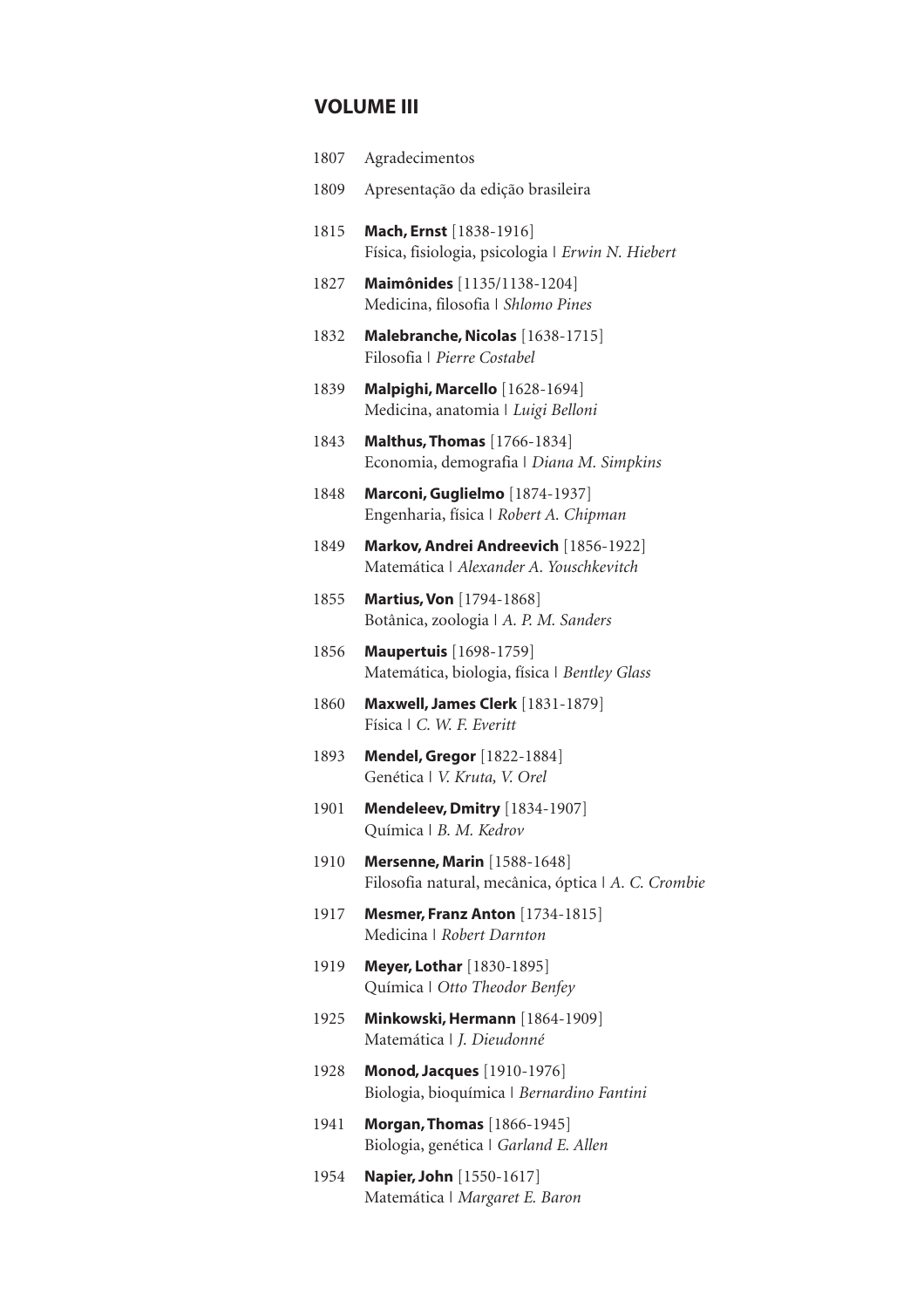1958 **Nernst, Walther** [1864-1941] Química, física, termodinâmica | *Erwin N. Hiebert* 1979 **Neumann, Johann von** [1903-1957] Matemática, física | *J. Dieudonné* 1983 **Newton, Isaac** [1642-1727] Matemática, física, astronomia, óptica, filosofia natural | *I. Bernard Cohen* 2044 Nicolau de Cusa [*c*. 1401-1464] Filosofia, matemática | *J. E. Hoffmann* 2048 **Noether, Emmy** [1882-1935] Matemática | *Edna E. Kramer* 2050 Nostradamus, Michael [1503-1566] Medicina | *Edward Rosen* 2052 **Oersted, Hans Christian** [1777-1851] Física | *L. Pearce Williams* 2056 Ohm, Georg [1789-1854] Física | *Kenneth L. Caneva* 2064 Oparin, Aleksandr [1894-1980] Biologia, química | *Mark B. Adams* 2069 Oppenheimer, Robert [1904-1967] Física | *Rudolf Peierls* 2074 Ostwald, Wilhelm [1853-1932] Física, química, filosofia da ciência | *Erwin N. Hiebert, Hans-Günther Körber* 2088 **Pappus de Alexandria** [entre 300 e 350 d.C.] Matemática, astronomia, geografia | *Ivor Bulmer-Thomas* 2098 **Paracelso** [1493/1494-1541] Medicina, filosofia natural, alquimia | *Walter Pagel* 2107 Pascal, Blaise [1623-1662] Matemática, física, filosofia | *René Taton* 2119 **Pasteur, Louis** [1822-1895] Biologia, química | *Gerald L. Geison* 2190 Pauli, Wolfgang [1900-1958] Física | *M. Fierz* 2194 **Pavlov, Ivan** [1849-1936] Fisiologia, psicologia | *N. A. Grigorian* 2199 **Peano, Giuseppe** [1858-1932] Matemática, lógica | *Hubert C. Kennedy* 2203 **Pearson, Karl** [1857-1936] Matemática, estatística | *Churchill Eisenhart* 2229 **Peirce, Charles** [1839-1914] Lógica, matemática, filosofia | *Carolyn Eisele* 2236 Peregrinus, Peter [*c*. 1269] Filosofia natural | *Edward Grant*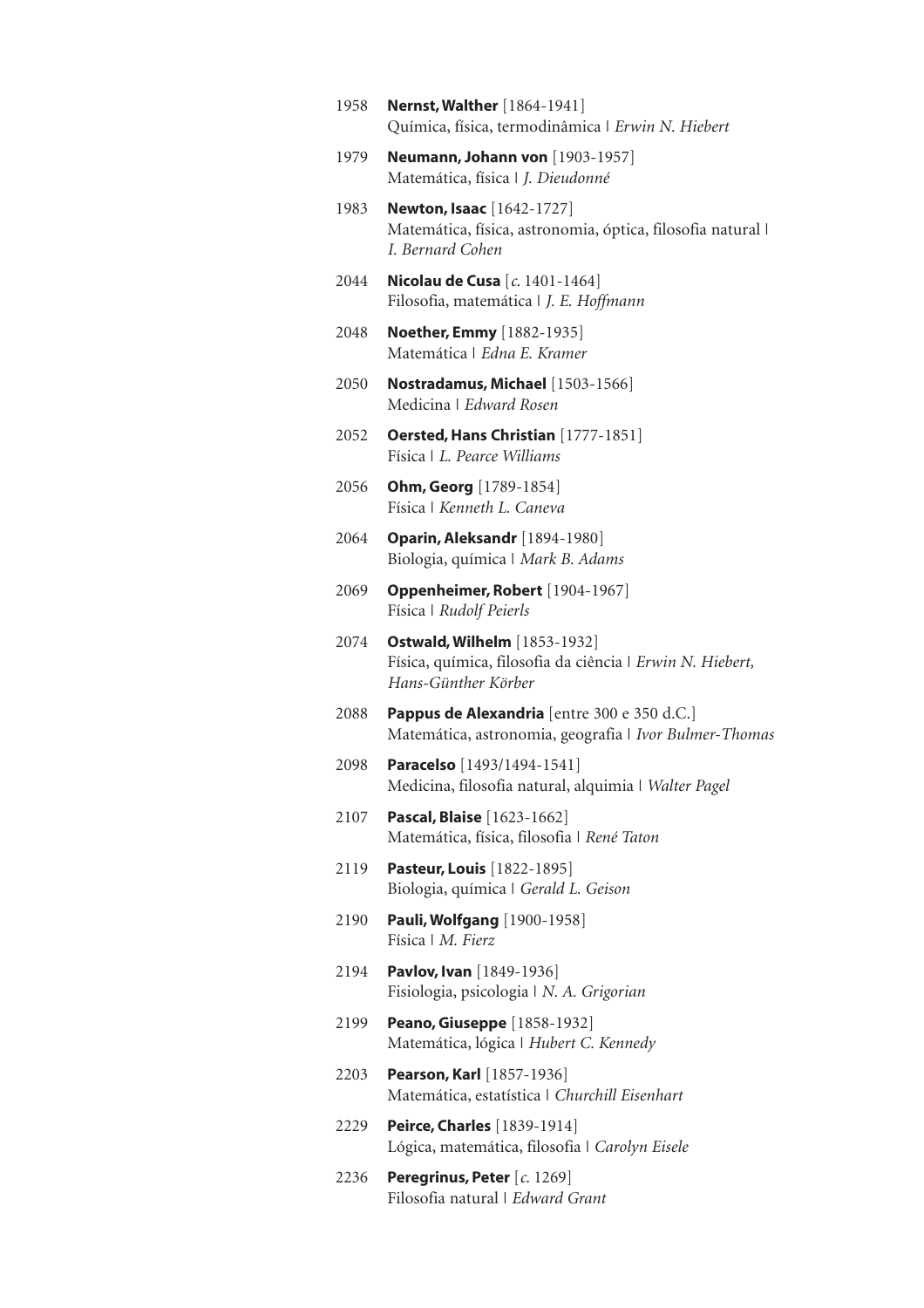| 2243 | Perrin, Jean Baptiste [1870-1942]<br>Física, química   Roger H. Stuewer                               |
|------|-------------------------------------------------------------------------------------------------------|
| 2244 | <b>Pinel, Philippe</b> [1745-1826]<br>Medicina   Pierre Chabbert                                      |
| 2247 | <b>Pitágoras</b> [ $c$ . 560 a.C.- $c$ . 480 a.C.]<br>Matemática, astronomia   Kurt von Fritz         |
| 2253 | <b>Planck, Max</b> [1858-1947]<br>Física   Hans Kangro                                                |
| 2263 | Platão [427 a.C.-348/347 a.C.]<br>Filosofia   D. J. Allan                                             |
| 2272 | <b>Poincaré, Henri</b> [1854-1912]<br>Matemática, física, astronomia   Jean Dieudonné                 |
| 2282 | Poisson, Siméon-Denis [1781-1840]<br>Física, matemática   Pierre Costabel                             |
| 2292 | Pope, William [1870-1939]<br>Química   Frederick George Mann                                          |
| 2299 | <b>Priestley, Joseph</b> [1733-1804]<br>Química, física, filosofia natural   Robert E. Schofield      |
| 2308 | Proust, Joseph Louis [1754-1826]<br>Química   Seymour Mauskopf                                        |
| 2314 | <b>Ptolomeu</b> [ $c$ . 100 d.C.- $c$ . 170 d.C.]<br>Matemática, astronomia   G. J. Toomer            |
| 2334 | Qutb al-Din al-Shirazi [1236-1311]<br>Óptica, astronomia, medicina, filosofia   Seyyed Hossein Nasr   |
| 2340 | <b>Rabelais, François</b> [1494?-1553?]<br>Medicina   Pierre Huard, Marie-José Imbault-Huart          |
| 2341 | Ramanujan, Srinivasa Aaiyangar [1887-1920]<br>Matemática   Oysten Ore                                 |
| 2343 | Rayleigh, quarto barão [Robert John Strutt] [1875-1947]<br>Física   Thadeus J. Trenn                  |
| 2344 | Rayleigh, terceiro barão [John William Strutt] [1842-1919]<br>Física   R. B. Lindsay                  |
| 2350 | Réaumur, René-Antoine [1683-1757]<br>Filosofia natural, biologia, física   J. B. Gough                |
| 2358 | <b>Riemann, Bernhard</b> [1826-1866]<br>Matemática   Hans Freudenthal                                 |
| 2368 | <b>Röntgen, Wilhelm</b> [1845-1923]<br>Física   G. L'E Turner                                         |
| 2371 | Rumford, conde [Benjamin Thompson] [1753-1814]<br>Física   Sanborn C. Brown                           |
| 2373 | <b>Russell, Bertrand</b> [1872-1970]<br>Matemática, lógica, filosofia da ciência   T. A. A. Broadbent |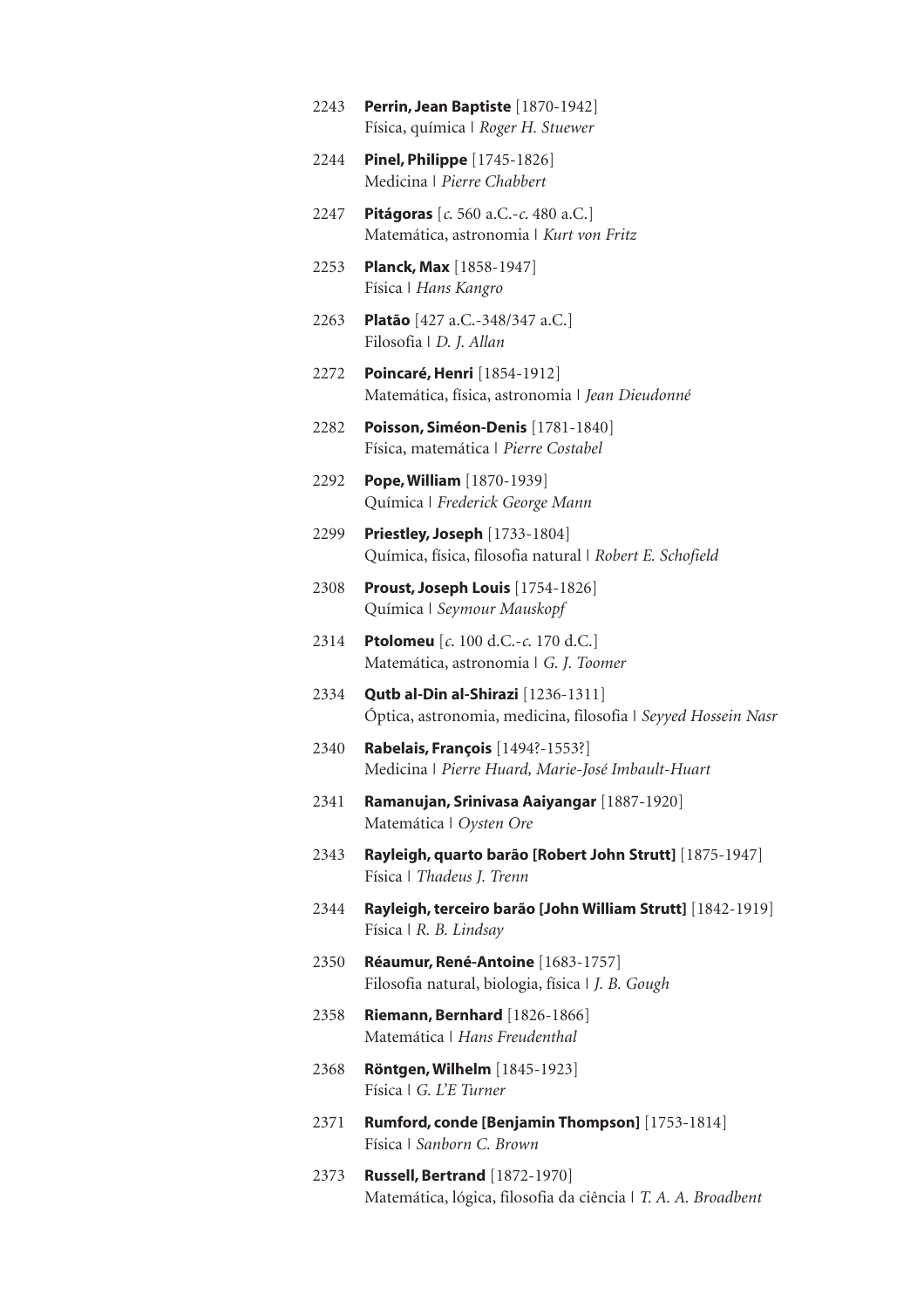2382 **Rutherford, Ernest** [1871-1937] Física, química | *Lawrence Badash* 2393 Saccheri, Giovanni Girolamo [1667-1733] Matemática | *D. J. Struik* 2395 Saint-Hilaire, Étienne Geoffroy [1772-1844] Zoologia | *Franck Bourdier* 2398 Saint-Hilaire, Isidore Geoffroy [1805-1861] Zoologia | *Franck Bourdier* 2400 Samawal, al- [?-*c*. 1180] Matemática, medicina | *Adel Anbouba* 2403 **Schelling, Frederick** [1775-1854] Filosofia | *Edith Selow* 2407 Schliemann, Heinrich [1822-1890] Arqueologia | *Glyn Daniel* 2410 **Schrödinger, Erwin** [1887-1961] Física, cosmologia | *Armin Hermann* 2416 **Schwarzschild, Karl** [1873-1916] Astronomia | *Sally H. Dieke* 2422 Shatir, Ibn al- [*c*. 1305-*c*. 1375] Astronomia | *David A. King* 2428 **Shen Kua** [1031-1095] Astronomia | *N. Sivin* 2451 Sommerfeld, Arnold [1868-1951] Física, matemática | *Paul Forman, Armin Hermann* 2458 **Spencer, Herbert** [1820-1903] Filosofia, sociologia | *J. D. Y. Peel* 2460 Stahl, Georg Ernst [1659/1660-1734] Medicina, química | *Lester S. King* 2467 **Stokes, George** [1819-1903] Física, matemática | *E. M. Parkinson* 2472 Sufi, al- [903-986] Astronomia | *Paul Kunitzsch* 2474 **Tales de Mileto** [625 a.C.?-547 a.C.?] Filosofia | *James Longrigg* 2477 **Tartaglia, Niccolò** [1499/1500-1557] Matemática, mecânica | *Arnaldo Masotti* 2480 Teilhard de Chardin, Pierre [1881-1955] Paleontologia, geologia, filosofia | *Thomas F. Glick* 2483 **Telesio, Bernardino** [1509-1588] Filosofia natural | *Neal W. Gilbert* 2486 Thabit ibn Qurra [836-901] Matemática, astronomia, medicina, filosofia | *B. A. Rosenfeld, A. T. Grigorian*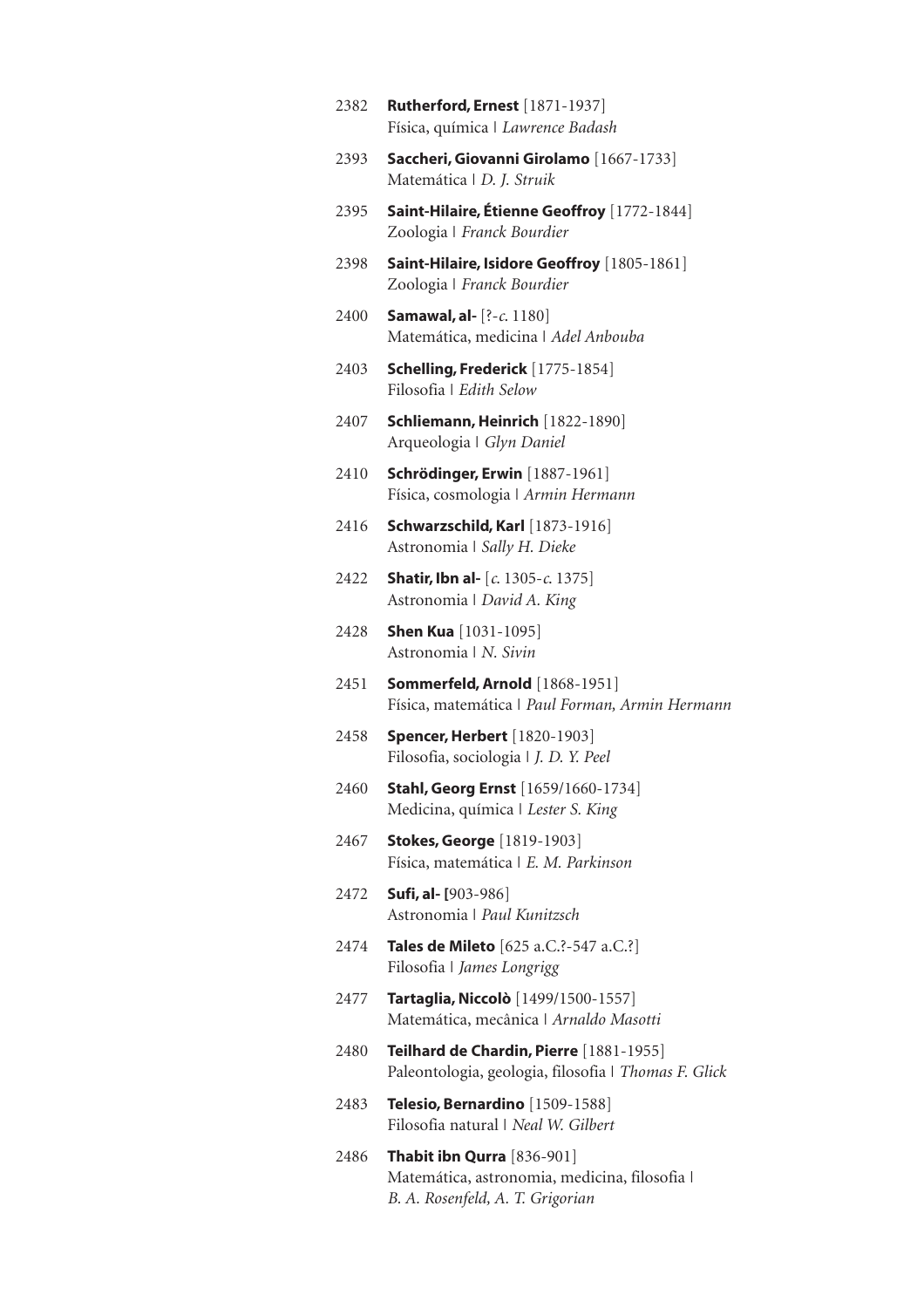| 2492 | Torricelli, Evangelista [1608-1647]<br>Matemática, física   Mario Gliozzi                                         |
|------|-------------------------------------------------------------------------------------------------------------------|
| 2499 | <b>Turgot</b> [1727-1781]<br>Economia, filosofia   Rhoda Rappaport                                                |
| 2502 | <b>Turing, Alan</b> [1912-1954]<br>Matemática, lógica   B. van Rootselaar                                         |
| 2503 | Tusi, al- [Nasir al-Din] [1201-1274]<br>Astronomia, matemática, filosofia   Seyyed Hossein Nasr                   |
| 2508 | Van't Hoff, Jacobus [1852-1911]<br>Física, química   H. A. M. Snelders                                            |
| 2514 | <b>Vavilov, Nikolay</b> [1887-1943]<br>Botânica, genética   Mark B. Adams                                         |
| 2522 | Vernadsky, Vladimir [1863-1945]<br>Mineralogia, biogeoquímica   I. A. Fedoseyev                                   |
| 2525 | Vesálio, André [1514-1564]<br>Medicina   C. D. O'Malley                                                           |
| 2533 | <b>Viète, François</b> [1540-1603]<br>Matemática   H. L. L. Busard                                                |
| 2541 | <b>Virchow, Rudolf</b> [1821-1902]<br>Antropologia, medicina   Guenter B. Risse                                   |
| 2545 | Vitrúvio [início do séc. I a.C.-c. 25 a.C.]<br>Arquitetura   John Ward-Perkins, Derek de Sola Price, G. J. Toomer |
| 2552 | Volta, Alessandro [1745-1827]<br>Física   J. L. Heilbron                                                          |
| 2565 | <b>Voltaire</b> [1694-1778]<br>Filosofia   Charles C. Gillispie                                                   |
| 2568 | <b>Volterra, Vito</b> [1860-1940]<br>Matemática, filosofia natural   E. Volterra                                  |
| 2570 | <b>Vries, Hugo de</b> [1848-1935]<br>Biologia, genética, botânica   Peter W. van der Pas                          |
| 2579 | Wallace, Alfred Russel [1823-1913]<br>Biologia, evolução, filosofia   H. Lewis McKinney                           |
| 2587 | <b>Wang Hsi-shan</b> [1628-1682]<br>Astronomia   Nathan Sivin                                                     |
| 2596 | <b>Watt, James</b> [1736-1819]<br>Engenharia, química   Harold Dorn                                               |
| 2599 | Wegener, Alfred Lothar [1880-1930]<br>Geofísica   K. E. Bullen                                                    |
| 2601 | <b>Weierstrass, Karl</b> [1815-1897]<br>Matemática   Kurt-R. Biermann                                             |
| 2607 | <b>Weismann, August</b> [1834-1914]<br>Zoologia   Gloria Robinson                                                 |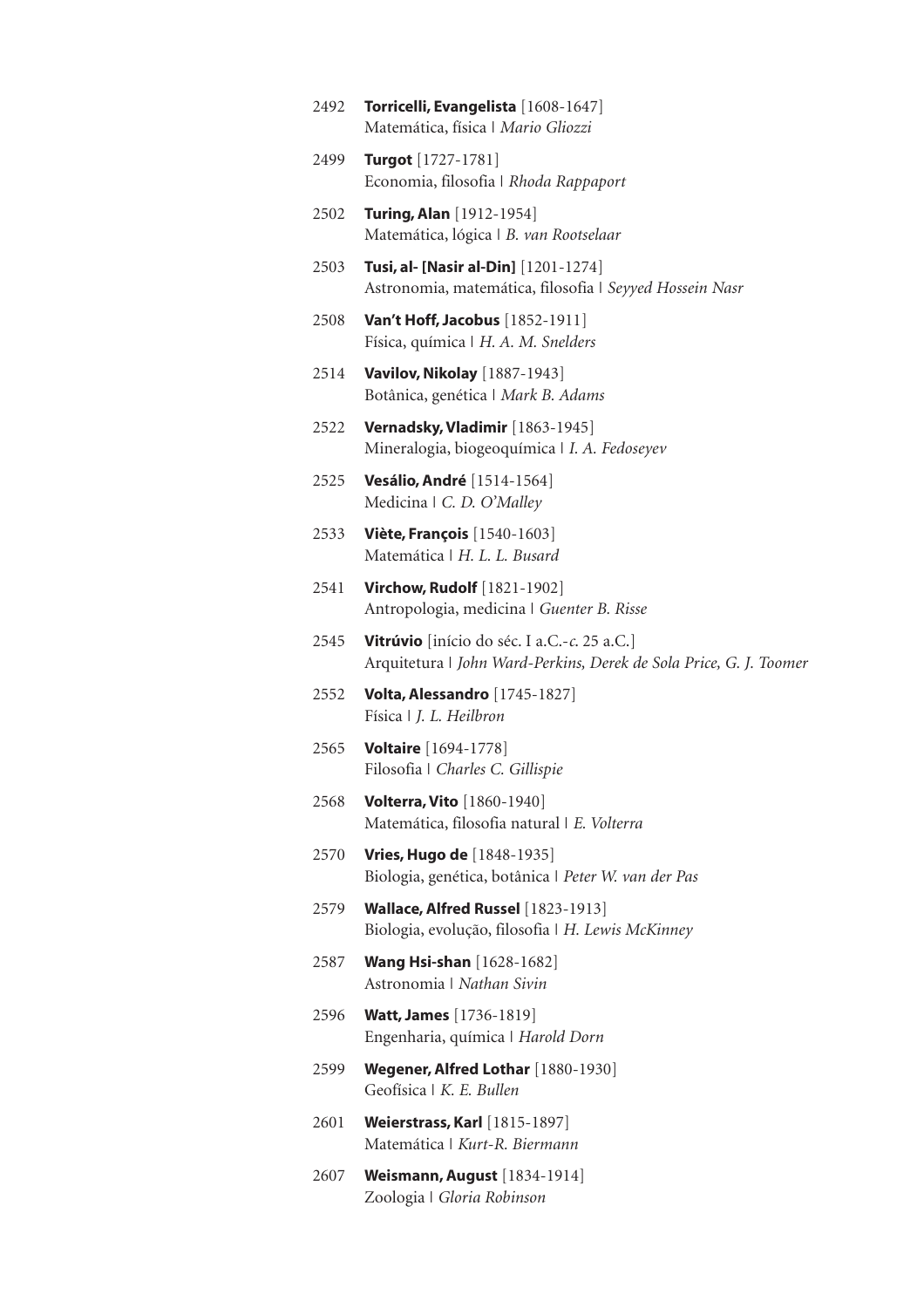- 2613 **Weyl, Hermann** [1885-1955] Matemática, física | *J. Dieudonné*
- 2617 Whitehead, Alfred North [1861-1947] Matemática, lógica, física, filosofia | *William A. Barker, Karel L. de Bouvère, SCJ, James W. Felt, SJ*
- 2625 **Wien, Carl** [1864-1928] Física, filosofia da ciência | *Hans Kangro*
- 2630 Wiener, Norbert [1894-1964] Matemática | *Hans Freudenthal*
- 2634 William de Ockham [*c*. 1285-1349] Filosofia | *Ernest A. Moody*
- 2638 Wilson, Edmund [1856-1939] Biologia | *Garland E. Allen*
- 2652 Wittgenstein, Ludwig [1889-1951] Filosofia, lógica | *Max Black*
- 2654 **Wren, Christopher** [1632-1723] Matemática, arquitetura | *J. F. Scott*
- 2656 Yang Hui [*c*. 1261/1275] Matemática | *Ho Peng-Yoke*
- 2663 **Young, Thomas** [1773-1829] Filosofia natural, óptica | *Edgar W. Morse*
- 2673 **Yukawa, Hideki** [1907-1981] Física | *Laurie M. Brown*
- 2680 Yunus, Ibn [?-1009] Astronomia, matemática | *David A. King*
- 2685 Zermelo [1871-1953] Matemática | *B. van Rootselaar*
- 2689 Índice onomástico
- 2695 Índice de disciplinas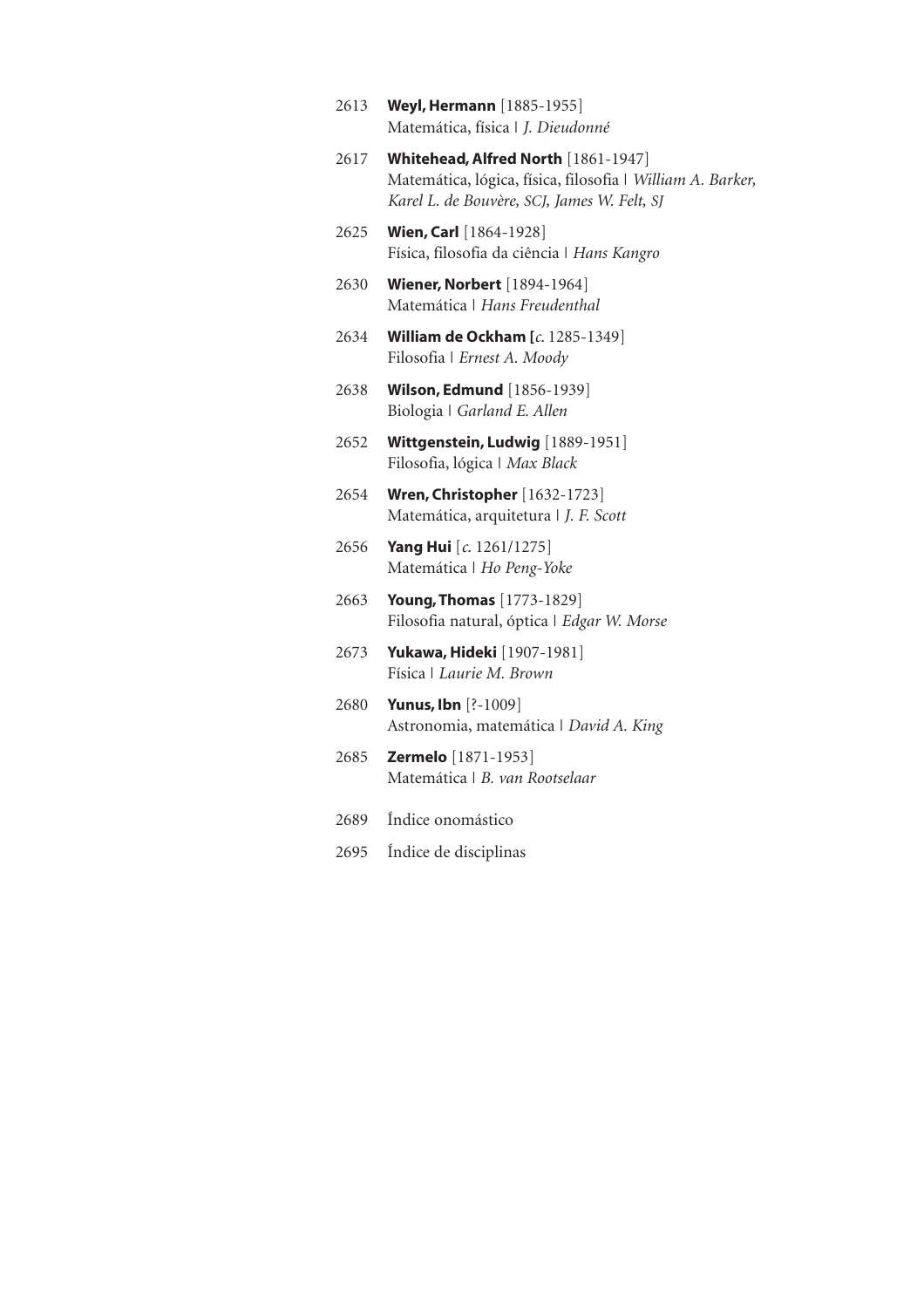#### ÍNDICE ONOMÁSTICO

- Abel, Niels Henrik **37**, 319, 424, 454, 466, 595, 638, 643, 839, 967, 989, 1071, 1121, 1230, 1371, 1544, 1588, 1681, 1715, 1980, 2274, 2359, 2602
- Agassiz, Louis **42**, 584, 769, 1173, 1204, 1283, 1942, 2230
- Alberti, Leone Battista **45**, 368, 669, 1657, 2548
- Alembert, D' **47**, 224, 253, 318, 409, 428, 452, 525, 613, 754, 990, 1234, 1407, 1433, 1557, 1590, 1605, 1743, 1752, 1822, 1832, 2501
- Alhazen [Ibn al-Haytham] **55**, 136, 186, 196, 626, 733, 1253, 1276, 1343, 1348, 1366, 1726, 2331, 2335, 2400, 2423, 2488, 2683
- Alpetrágio [al-Bitruji] **76**, 152, 187
- Ampère, André-Marie **79**, 170, 414, 518, 548, 572, 664, 788, 861, 1105, 1293, 1500, 1714, 1739, 1866, 2055, 2283, 2345
- Aquino, Santo Tomás de **87**, 119, 151, 368, 387, 400, 502, 1831, 2443, 2634
- Aristóteles 56, 76, 87, **91**, 149, 152, 161, 180, 184, 283, 324, 336, 341, 369, 374, 382, 387, 404, 503, 506, 518, 520, 531, 599, 704, 707, 729, 775, 778, 836, 941, 949, 977, 1020, 1024, 1035, 1073, 1107, 1144, 1160, 1170, 1181, 1224, 1227, 1254, 1319, 1340, 1356, 1363, 1390, 1574, 1594, 1621, 1675, 1710, 1733, 1754, 1827, 1832, 1839, 1910, 1984, 2045, 2100, 2110, 2248, 2264, 2316, 2337, 2356, 2393, 2396, 2443, 2461, 2474, 2484, 2489, 2497, 2507, 2532, 2588, 2618, 2635, 2640
- Arquimedes 46, 61, 94, **125**, 188, 195, 222, 271, 404, 440, 532, 600, 626, 670, 706, 730, 800, 824, 949, 983, 1010, 1128, 1210, 1229, 1288, 1317, 1339, 1351, 1393, 1611, 1622, 1720, 1822, 1835, 1992, 2047, 2088, 2113, 2329, 2394, 2478, 2486, 2492, 2504, 2537, 2549
- Arrehnius, Svante **143**, 657, 676, 1902, 1959, 2074, 2418, 2513, 2573
- Avempace [Ibn Bajja] 89, **149**, 158, 386, 1365, 1828
- Averroes [Ibn Rushd] 76, 88, 111, 149, **151**, 165, 185, 734, 779, 1365, 1830, 2484
- Avicena [Ibn Sina] 57, 90, 111, 149, 153, **161**, 186, 267, 479, 731, 779, 1183, 1253, 1340, 1355, 1365, 1828, 2099, 2334, 2503, 2636
- Avogadro, Amedeo 81, **168**, 497, 514, 570, 664, 684, 1002, 1293, 1920, 1961, 2243, 2387, 2512, 2556
- Babbage, Charles **175**, 572
- Bachelard, Gaston **177**, 375, 844, 1151, 2290
- Bacon, Francis 52, 94, **179**, 207, 335, 372, 402, 510, 518, 599, 1020, 1073, 1156, 1209, 1395, 1598, 1732, 1911, 1997, 2064, 2302, 2566, 2640, 2655
- Bacon, Roger 63, 78, 89, 121, 138, **183**, 738, 846, 1366, 2236, 2331
- Baghdadi, al- [Abu Mansur] **191**
- Banach, Stefan **193**, 365, 1980, 2632
- Banu Musa 136, **194**, 824, 1355, 1363, 2681
- Bateson, William **197**, 472, 1057, 1947, 2220, 2515, 2576, 2639
- Becquerel, Henri **199**, 553, 558, 1908, 2058, 2279, 2383
- Bergson, Henri **202**, 374, 1389, 1738, 2481
- Berkeley, George **206**, 317, 588, 1065, 1176, 1206, 1265, 1823, 2012, 2233, 2640
- Bernard, Claude **209**, 242, 392, 518, 1706, 2143, 2645
- Bernoulli, Daniel 48, 79, **219**, 234, 237, 240, 408, 429, 546, 644, 752, 840, 843, 1095, 1211, 1407, 1590, 1609, 1822, 1856, 1870, 2056, 2228, 2302
- Bernoulli, Jakob I 48, 177, 219, **229**, 234, 239, 429, 468, 751, 840, 983, 1211, 1231, 1437, 1610, 1635, 1850, 1856, 2056, 2113, 2291, 2342

Os ensaios sobre cada pensador estão indicados em negrito.

Bernoulli, Jakob II 48, **234**, 429, 840, 1211, 2056

Bernoulli, Johann I 48, 219, 229, **234**, 238, 239, 240, 429, 751, 840, 1211, 1231, 1406, 1610, 1716, 1835, 1857, 1994, 2056

- Bernoulli, Johann II 48, 219, **238**, 239, 429, 546, 840, 1211, 2056
- Bernoulli, Johann III 48, 226, **239**, 429, 840, 1211, 1409, 2056
- Bernoulli, Nikolaus I 48, 225, 229, 236, **239**, 429, 840, 1211, 2009, 2056
- Bernoulli, Nikolaus II 48, 219, 229, **240**, 429, 751, 840, 1211, 1609, 2056
- Berthelot, Marcellin 216, **241**, 554, 654, 947, 1098, 1226, 1960, 2078, 2097, 2150
- Berthollet, Claude 81, 170, **249**, 260, 422, 568, 668, 1000, 1416, 1432, 1570, 1920, 2076, 2309, 2597
- Berzelius, Jöns Jacob 170, **259**, 590, 665, 787, 1002, 1686, 1901, 1920, 2081, 2131, 2311
- Biruni, al- 61, 138, **266**, 797, 1040, 1286, 1348, 2335, 2474, 2487, 2505, 2682
- Boas, Franz **276**
- Boécio 91, 111, 138, 184, **283**, 459, 669, 735, 2045, 2332
- Bohr, Niels **290**, 329, 363, 513, 632, 687, 814, 1086, 1240, 1747, 1973, 2190, 2259, 2347, 2386, 2412, 2454, 2674
- Boltzmann, Ludwig 144, **306**, 499, 684, 1016, 1097, 1112, 1260, 1738, 1818, 1875, 1959, 2078, 2243, 2254, 2278, 2410, 2452, 2628, 2686
- Bolyai, János **314**, 317, 451, 710, 985, 1370, 1592, 1729, 2367
- Bolzano, Bernard **316**, 410, 427, 596, 859, 1391, 2231
- Boole, George **322**, 449, 658, 857, 1439, 1606, 1881, 2200, 2232, 2376, 2619
- Born, Max 297, **327**, 632, 658, 688, 811, 935, 1086, 1127, 1241, 1744, 1968, 2070, 2192, 2296, 2413, 2419, 2455
- Bourbaki, Nicolas **333**, 972, 1420, 1716, 2119
- Boyle, Robert 83, 207, 229, **334**, 564, 664, 706, 845, 980, 1085, 1161, 1178, 1209, 1513, 1561, 1562, 1595, 1733, 1906, 1984, 2106, 2112, 2300, 2512, 2523, 2656
- Brahe, Tycho **340**, 539, 950, 977, 1315, 1956, 2331, 2436, 2492, 2588
- Breuer, Josef **356**, 867
- Broca, Pierre Paul **361**, 966
- Broglie, Maurice de 300, **362**, 1978, 2392
- Brouwer, Luitzen 311, **364**, 398, 1029, 1125, 1162, 2273, 2376, 2615
- Brunelleschi, Filippo 45, **367**, 1630
- Bruno, Giordano **368**, 506, 837, 980, 1023, 1910, 2406, 2497
- Brunschvicg, Léon **373**, 1389, 1914, 2117
- Buffon, conde de 79, **375**, 519, 523, 527, 564, 617, 849, 1035, 1236, 1421, 1503, 1559, 1712, 2030, 2354, 2396, 2399, 2499
- Buridan, Jean 89, **381**, 536, 656, 1651
- Campanella, Tommaso **387**, 510, 1910
- Cannon, Walter 217, **389**, 1767
- Cantor, Georg 235, 311, 320, 365, **395**, 596, 626, 842, 1027, 1120, 1391, 1715, 2231, 2281, 2377, 2605, 2619, 2686
- Cardano, Girolamo 37, **402**, 479, 628, 817, 827, 958, 1608, 1635, 2401, 2478, 2525, 2536
- Carnot, Lazare **405**, 414, 423, 842, 1416, 1504
- Carnot, Sadi 405, **414**, 492, 495, 842, 1013, 1097, 1297, 1500, 1969, 2183, 2289, 2598
- Cartan, Élie 333, **420**, 1683, 1980, 2274, 2367, 2616
- Cauchy, Augustin-Louis 40, 82, 168, 312, 315, 318, 397, 410, **422**, 442, 449, 492, 545, 596, 644, 654, 761, 841, 968, 1048, 1297, 1413, 1544, 1589, 1609, 1682, 1715, 1739, 1861, 1980, 2199, 2277, 2283, 2360, 2468, 2606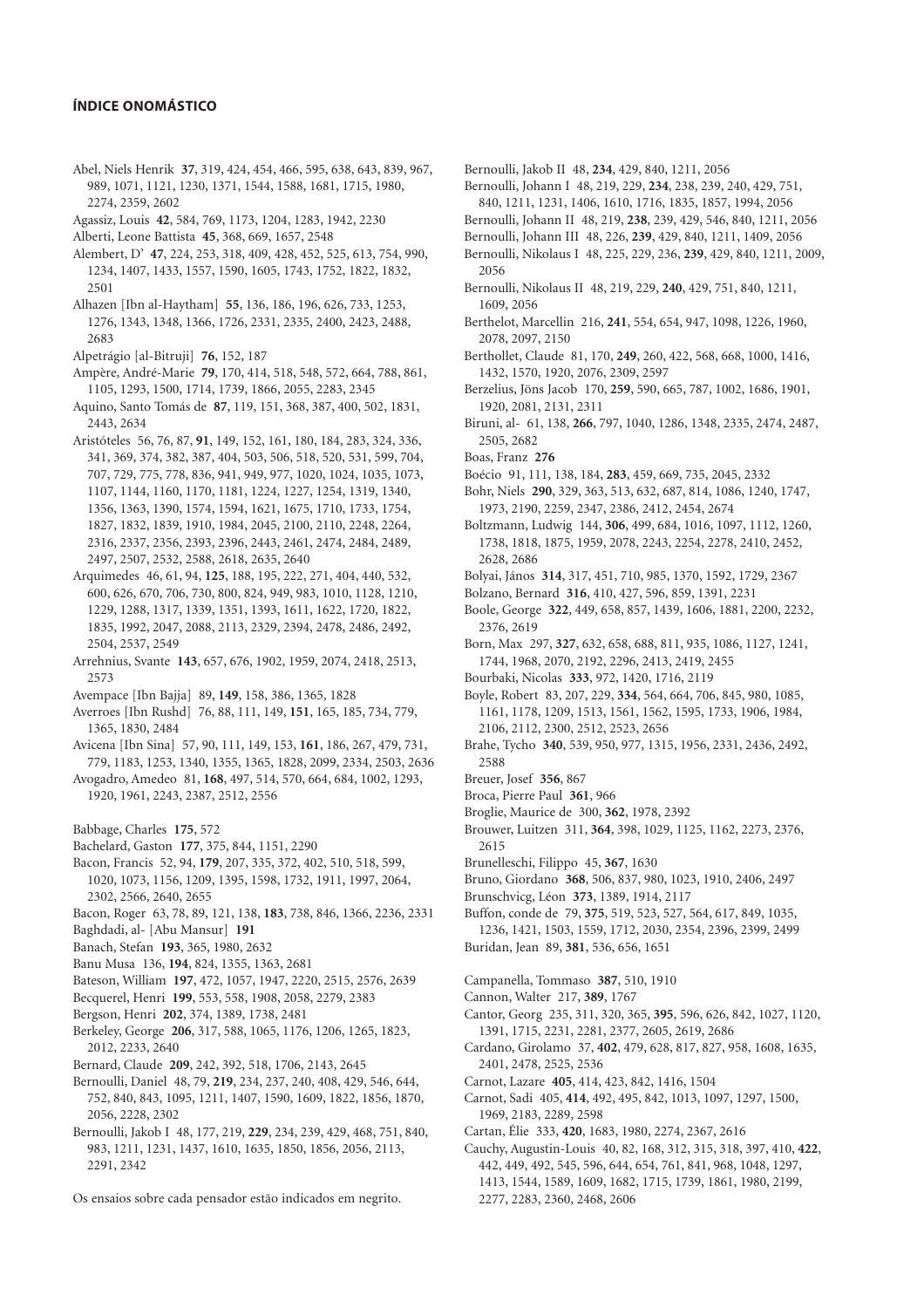- Cavalieri, Bonaventura 141, **440**, 957, 1210, 1395, 1597, 2113, 2493
- Cavendish, Henry 296, **444**, 511, 547, 572, 632, 769, 1565, 1860, 2302, 2343, 2345, 2383, 2555, 2597, 2621
- Cayley, Arthur **448**, 503, 711, 1070, 1120, 1370, 1417, 1730, 1873, 1981, 2203, 2234, 2274, 2472
- Chagas, Carlos **456**, 551, 575
- Charcot, Jean-Martin **458**, 867, 1919
- Chaucer, Geoffrey **459**
- Chebyshev, Pafnuty 434, **459**, 757, 1749, 1849, 2291
- Chetverikov, Sergei **470**, 1900
- Ch'in Chiu-shao 487, **479**, 1669, 2656
- Chu Shih-chieh **487**, 1668, 2116, 2434, 2656
- Clapeyron, Émile 417, **492**, 494, 1014, 1097, 1297, 2511
- Clausius, Rudolf 143, 306, 418, 439, 493, **493**, 1013, 1098, 1112, 1304, 1557, 1740, 1880, 1973, 2078, 2253, 2511
- Clifford, William **502**, 1605, 1819, 2084, 2204, 2230
- Colombo, Cristóvão 188, **503**, 2239
- Comenius, John Amos **506**, 1916
- Compton, Arthur 299, 363, **510**, 633, 687, 1086, 1241, 2072, 2454, 2675
- Comte, Auguste 211, **516**, 842, 965, 1011, 2087, 2124, 2230, 2291, 2460, 2509
- Condamine, La **522**, 1445, 1857
- Condorcet, marquês de 54, 229, 374, 517, 525, **525**, 588, 756, 1395, 1410, 1434, 1576, 1587, 1844, 2245, 2499
- Copérnico, Nicolau 65, 77, 179, 189, 341, 369, 385, 388, **531**, 599, 950, 977, 1023, 1134, 1167, 1214, 1269, 1311, 1390, 1487, 1911, 1984, 2262, 2322, 2337, 2422, 2485, 2492, 2505, 2534, 2588
- Coulomb, Charles 83, 226, 303, 406, **541**, 792, 1297, 1416, 1494, 1570, 1867, 1960, 2054, 2057, 2469, 2557
- Cruz, Oswaldo 457, **549**
- Curie, Marie 199, **551**, 558, 1908, 2383
- Curie, Pierre 199, 552, **557**, 1908, 2383
- Dalton, John 169, 262, 416, **563**, 592, 664, 785, 1000, 1246, 1521, 1862, 2082, 2312, 2559, 2666
- Darwin, Charles 44, 197, 204, 381, 470, 502, **574**, 647, 705, 832, 873, 881, 972, 1036, 1050, 1200, 1284, 1306, 1430, 1677, 1710, 1761, 1815, 1843, 1900, 1902, 1929, 1942, 2066, 2152, 2196, 2203, 2245, 2301, 2354, 2397, 2399, 2405, 2458, 2482, 2514, 2543, 2571, 2580, 2599, 2607, 2638
- Davy, Humphry 83, 144, 168, 245, 260, 419, 448, 554, 558, 568, **587**, 784, 1003, 1696, 1920, 2054, 2058, 2293, 2373, 2509, 2563, 2664
- Dedekind, Richard 320, 397, 493, **593**, 643, 712, 858, 992, 1119, 1371, 2049, 2200, 2231, 2359, 2377
- Descartes, René 48, 61, 79, 178, 180, 206, 216, 221, 229, 235, 317, 335, 374, 385, 488, 507, 546, **598**, 694, 751, 801, 840, 842, 862, 959, 965, 977, 1157, 1163, 1174, 1176, 1206, 1208, 1234, 1257, 1265, 1314, 1341, 1389, 1476, 1596, 1732, 1832, 1856, 1861, 1910, 1917, 1931, 1984, 2090, 2108, 2461, 2484, 2493, 2566, 2666
- Diderot, Denis 52, 253, **613**, 1429, 1438, 1557, 2115, 2499
- Diofanto de Alexandria 192, 603, **619**, 642, 716, 758, 800, 821, 1033, 1126, 1142, 1230, 1274, 1412, 1835, 2249, 2275, 2535, 2614
- Dirac, Paul 300, 513, **631**, 810, 1086, 1242, 1557, 1748, 1970, 1982, 2069, 2191, 2412, 2674
- Dirichlet, Gustav 40, 594, **641**, 758, 839, 984, 1049, 1120, 1173, 1229, 1589, 1714, 1730, 1752, 1926, 2274, 2359, 2603, 2632
- Dobzhansky, Theodosius 477, 582, **645**, 1950, 2482, 2521
- Duhem, Pierre 123, 190, 312, 386, 404, 518, **653**, 723, 1017, 1641, 1753, 1819, 2480
- Dumas, Jean-Baptiste 170, 260, 497, 521, **663**, 1007, 1297, 1552, 1579, 1686, 1902, 1921, 2121, 2399

Dürer, Albrecht **669**

- Ehrlich, Paul 148, **672**, 834, 1375
- Einstein, Albert 89, 205, 296, 312, 328, 512, 632, **681**, 811, 877, 934, 1026, 1089, 1167, 1241, 1273, 1502, 1728, 1736, 1817, 1854, 1874, 1928, 1961, 2049, 2084, 2190, 2205, 2243, 2255, 2279, 2348, 2367, 2390, 2410, 2420, 2453, 2615, 2620, 2632, 2675
- Empédocles de Agrigento 102, **704**, 1144, 2266
- Euclides 55, 79, 93, 125, 165, 186, 192, 195, 286, 314, 317, 324, 334, 341, 374, 413, 420, 440, 451, 502, 596, 604, 623, 658, 669, **706**, 780, 800, 811, 818, 820, 829, 949, 983, 1102, 1122, 1142, 1157, 1224, 1254, 1276, 1323, 1338, 1353, 1363, 1370, 1394, 1592, 1594, 1618, 1684, 1726, 1911, 1956, 1980, 1984, 2047, 2049, 2088, 2107, 2248, 2273, 2315, 2335, 2367, 2375, 2393, 2400, 2418, 2475, 2478, 2486, 2504, 2535, 2593, 2615, 2619
- Euler, Leonhard 37, 50, 79, 219, 231, 234, 236, 240, 378, 428, 449, 461, 527, 546, 594, 603, 617, 626, 642, 657, **751**, 806, 827, 840, 861, 983, 1010, 1103, 1229, 1406, 1434, 1588, 1715, 1750, 1852, 1858, 1869, 2056, 2199, 2280, 2284, 2365, 2472, 2567, 2621, 2667
- Ewing, Maurice **768**
- Fabrizio, Geronimo **773**, 1073, 2529
- Farabi, al- 111, 149, 154, 188, 733, **778**, 1224, 1228, 1340, 1365, 1828, 2336
- Faraday, Michael 86, 144, 172, 264, 312, 560, 573, 589, 660, 766, **782**, 991, 1003, 1065, 1097, 1110, 1247, 1262, 1297, 1705, 1740, 1863, 1906, 1960, 2055, 2083, 2243, 2298, 2348, 2370, 2373, 2391, 2556
- Farghani, al- 64, 153, 188, **795**, 2331, 2336
- Fermat, Pierre de 63, 236, 404, 422, 443, 464, 605, 626, 642, 757, **799**, 827, 1066, 1208, 1233, 1412, 1588, 1602, 1910, 1986, 2112, 2231, 2291, 2493, 2655
- Fermi, Enrico 302, 331, 515, **810**, 1086, 1090, 1970, 2072, 2193, 2455, 2675
- Ferro, Scipione 37, 402, **817**, 2478
- Fibonacci, Leonardo 139, 196, 626, 718, 735, 818, **819**, 1279
- Fisher, Ronald 281, 470, 582, 647, **829**, 1057, 1534, 1900, 2211
- Fleming, Alexander **833**
- Fludd, Robert **835**, 1073, 1324, 1910, 1919
- Fourier, Jean Baptiste 178, 193, 397, 427, 467, 514, 519, 633, 642, 759, 811, **838**, 968, 1069, 1087, 1098, 1229, 1297, 1500, 1583, 1714, 1864, 2057, 2283, 2359, 2471, 2604, 2614, 2632
- Franklin, Benjamin 647, 783, **844**, 1236, 1424, 1558, 1918, 2245, 2301, 2553
- Frazer, James **855**, 873
- Frege, Gottlob 597, **857**, 1606, 2377, 2619, 2652, 2688
- Fresnel, Augustin 85, 419, 437, **860**, 1067, 1297, 1500, 1736, 1875, 2057, 2289, 2347, 2469, 2666
- Freud, Sigmund 178, 357, 459, 706, 856, **866**, 1151, 1250, 1919
- Friedmann, Aleksandr 701, **877**, 1167
- Frisch, Karl von **879**
- Gabor, Dennis **933**
- Galeno 56, 90, 111, 159, 165, 341, 612, 704, 737, 774, 780, 836, **937**, 1074, 1144, 1181, 1229, 1367, 1626, 1831, 1840, 2099, 2327, 2340, 2461, 2484, 2490, 2525
- Galileu 96, 141, 179, 335, 343, 371, 383, 388, 408, 440, 598, 656, 744, 774, 842, **948**, 977, 1149, 1156, 1169, 1178, 1211, 1314, 1389, 1479, 1595, 1839, 1911, 1984, 2110, 2121, 2193, 2234, 2240, 2393, 2485, 2492, 2568, 2589, 2621
- Gall, Franz Joseph **961**, 2584
- Galois, Evariste 422, 453, 595, 839, **967**, 995, 1414, 1612, 1683, 1714, 1731, 2283
- Galton, Francis 449, 576, 829, **972**, 1250, 1854, 1893, 2203, 2458, 2574, 2586, 2608
- Galvani, Luigi **974**, 1003, 1096, 1170, 1959, 2052, 2057, 2404, 2559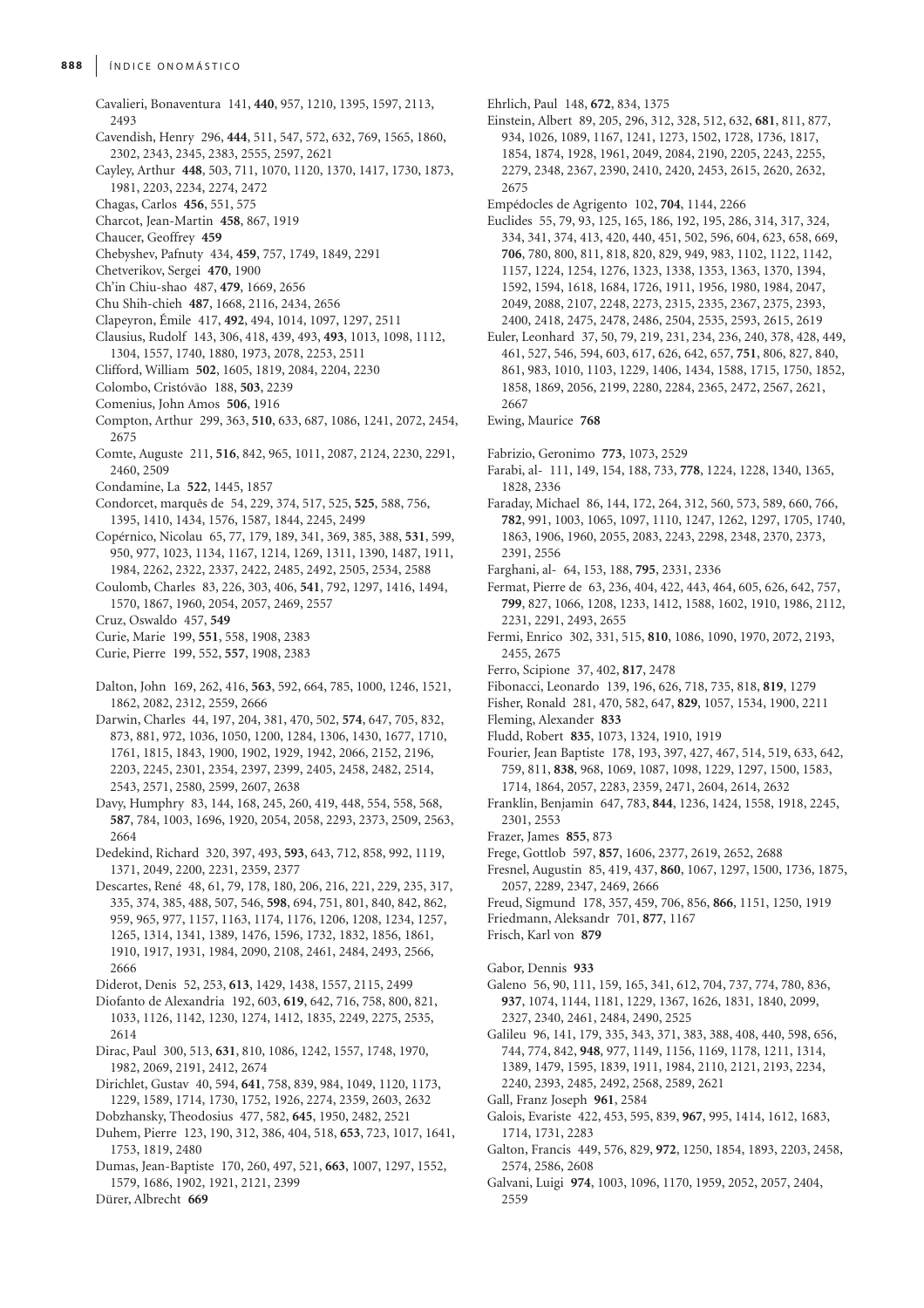- Gassendi, Pierre 336, 355, 387, 599, 706, 837, 959, **976**, 1157,
- 1208, 1328, 1395, 1598, 1733, 1910, 1984, 2051, 2110, 2461
- Gauss, Carl Friedrich 39, 225, 314, 323, 410, 425, 443, 449, 481, 594, 626, 642, 710, 806, 829, 969, 973, **982**, 1010, 1024, 1116, 1121, 1163, 1173, 1229, 1244, 1257, 1371, 1412, 1469, 1588, 1715, 1725, 1822, 1850, 1861, 1926, 1980, 2063, 2206, 2272, 2290, 2359, 2395, 2418, 2502, 2574, 2603, 2633
- Gay-Lussac 81, 168, 307, 414, 570, 592, 664, **999**, 1172, 1248, 1505, 1684, 2095, 2126, 2512, 2558
- Germain, Sophie 985, **1010**, 1521, 2287
- Gibbs, Josiah Willard 144, 247, 310, 452, 501, 654, 657, **1012**, 1028, 1071, 1098, 1309, 1736, 1875, 1963, 2076, 2231, 2255, 2349, 2512, 2614, 2686
- Gilbert, William 89, 179, 372, 572, 836, 958, **1019**, 1317, 2238
- Gödel, Kurt 366, 401, **1024**, 1125, 1980, 2281, 2382, 2502, 2620, 2687
- Goethe, Johann Wolfgang von 357, 617, 994, 1025, **1034**, 1054, 1101, 1171, 1201, 1249, 1384, 1606, 1980, 2203, 2397, 2403, 2568
- Habash al-Hasib **1039**, 1350, 2681
- Hadamard, Jacques 437, 465, 659, 758, 983, **1047**, 1589, 1753, 2274, 2365
- Haeckel, Ernst 1036, **1049**, 1240, 1929, 1947, 2085, 2481, 2542, 2607, 2642
- Hahnemann, Samuel **1054**
- Haldane, John 470, 582, 647, **1055**, 1900, 2066, 2229, 2631
- Halley, Edmond 225, 566, **1058**, 1169, 1325, 1447, 1985, 2420, 2475, 2656
- Hamilton, William Rowan 82, 297, 315, 323, 451, 632, 812, 994, 1016, **1064**, 1098, 1116, 1234, 1242, 1420, 1682, 1716, 1822, 1858, 1866, 2049, 2259, 2278, 2287, 2413, 2419, 2619, 2676
- Harvey, William 122, 179, 601, 705, 775, 836, 944, 948, 980, **1073**, 1160, 1626, 1915, 2461, 2531
- Heisenberg, Werner 297, 329, 513, 633, 688, **1086**, 1241, 2069, 2190, 2413, 2455, 2482, 2674
- Helmholtz, Hermann von 208, 247, 306, 418, 617, 654, 791, 866, 1016, 1038, **1094**, 1110, 1122, 1234, 1273, 1307, 1681, 1737, 1861, 1959, 2076, 2253, 2345, 2367, 2405, 2509, 2616, 2626, 2666
- Heráclito de Éfeso **1107**, 1155, 2266
- Hertz, Heinrich 312, 331, 660, 693, 1096, **1109**, 1736, 1819, 1848, 1874, 2254, 2370, 2383, 2627, 2654
- Hilbert, David 194, 328, 364, 400, 422, 426, 450, 596, 636, 694, 758, 857, 1029, **1119**, 1241, 1371, 1389, 1925, 1979, 2049, 2279, 2364, 2376, 2412, 2418, 2452, 2502, 2603, 2613, 2631, 2686
- Hiparco 153, 345, 535, 949, **1127**, 1328, 1507, 2316, 2417, 2682 Hipátia 620, **1142**
- Hipócrates de Cós 103, 159, 341, 706, 777, 780, 939, **1143**, 1181, 1228, 2197, 2340, 2533
- Hobbes, Thomas 190, 335, 599, 711, 1073, **1155**, 1596, 1733, 1910, 2486
- Hopf, Heinz 366, **1162**
- Hubble, Edwin 638, 701, **1164**
- Humboldt, Alexander von 43, 188, 276, 642, 986, 1000, 1050, 1092, 1095, **1169**, 1230, 1684, 1755, 1962, 2403, 2558, 2580
- Hume, David 81, 182, 206, 582, 588, 692, 830, **1175**, 1206, 1265, 1859, 2623, 2635, 2640
- Hunayn ibn Ishaq 70, 118, 136, 186, 195, 731, 944, **1181**, 1226, 1363
- Huxley, Thomas 581, 1036, 1052, 1056, **1198**, 1306, 1860, 1942, 2354, 2458, 2544, 2584, 2639
- Huygens, Christiaan 57, 221, 230, 235, 337, 436, 524, 600, 659, 804, 861, 951, 979, **1207**, 1479, 1595, 1627, 1734, 1837, 1854, 1916, 1985, 2113, 2471, 2655, 2667
- Ikhwan al-Safa 781, **1223**
- Jabir ibn Hayyan 242, 733, **1225**, 2506
- Jacobi, Carl Gustav 41, 427, 449, 462, 594, 642, 758, 969, 986, 1068, 1119, 1173, **1229**, 1420, 1587, 1682, 1714, 1752, 2063, 2200, 2231, 2275, 2287, 2359, 2413, 2602
- Jefferson, Thomas 853, 1171, **1235**, 1239, 2302
- Jenner, Edward 680, **1238**, 1381, 2163
- Jordan, Pascual 330, 635, 688, 1088, **1240**, 1926, 2070, 2191
- Joule, James 418, 494, 1001, 1013, 1097, **1246**, 1301, 1891, 1973, 2243
- Jung, Carl Gustav 837, 874, **1248**, 2106, 2192
- Kamal al-Din 61, **1253**
- Kamerlingh Onnes, Heike **1260**
- Kant, Immanuel 81, 206, 216, 315, 374, 717, 785, 978, 986, 1025, 1065, 1089, 1094, 1111, 1119, 1249, **1262**, 1502, 1605, 1824, 1829, 1868, 2052, 2056, 2230, 2260, 2366, 2375, 2403, 2603
- Karaji, al- 192, 626, 824, **1274**, 2400
- Karpinsky, Alexandr **1280**
- Kashi, al- **1285**, 1348, 2402, 2427, 2505
- Kekulé 245, **1292**, 1902, 1920, 2128, 2509
- Kelvin, lorde 307, 417, 438, 493, 495, 558, 588, 659, 793, 1002, 1013, 1095, 1112, 1248, 1261, **1297**, 1471, 1717, 1740, 1766, 1864, 1971, 2083, 2278, 2343, 2345, 2361, 2385, 2468, 2556, 2670
- Kepler, Johannes 60, 141, 179, 297, 341, 371, 438, 441, 606, 837, 948, 976, 1024, 1042, 1060, 1253, **1310**, 1390, 1413, 1481, 1598, 1915, 1956, 1984, 2098, 2113, 2192, 2234, 2262, 2269, 2286, 2324, 2421, 2492, 2588
- Keynes, John Maynard 1180, **1334**, 1847, 2024, 2374
- Khayyami, al- 68, 142, 732, 825, 1287, **1337**, 1348, 1726, 2394, 2400, 2487, 2505
- Khazini, al- 72, 1339, **1347**, 2095, 2491
- Kindi, al- 120, 186, 730, 781, 797, 1355, **1363**, 2506
- Klein, Felix 315, 328, 365, 414, 451, 502, 991, **1369**, 1680, 1730, 1852, 2049, 2082, 2190, 2201, 2234, 2273, 2361, 2418, 2452, 2604, 2613, 2675
- Koch, Robert 672, **1373**, 2123
- Koyré, Alexandre 143, 373, 375, 602, 960, 979, 1149, 1332, **1388**, 1915, 2034, 2116, 2480
- Krebs, Hans Adolf **1396**
- Lagrange, Joseph Louis 37, 51, 222, 318, 322, 407, 422, 449, 519, 527, 640, 758, 838, 967, 983, 1010, 1068, 1098, 1110, 1229, 1297, **1405**, 1434, 1577, 1585, 1682, 1743, 1858, 1873, 1927, 2057, 2193, 2259, 2278, 2282, 2471, 2621
- Lamarck, Jean Baptiste 204, 380, 473, 574, 1052, 1202, **1420**, 1755, 1815, 2395, 2399, 2458, 2482, 2575, 2582, 2611
- Laplace, Pierre-Simon 37, 83, 248, 250, 417, 422, 456, 462, 519, 528, 542, 572, 642, 659, 757, 839, 1000, 1049, 1064, 1095, 1110, 1174, 1229, 1270, 1297, 1407, **1431**, 1569, 1585, 1716, 1753, 1852, 1864, 2018, 2056, 2116, 2209, 2279, 2282, 2332, 2349, 2361, 2417, 2471, 2502, 2553, 2602
- Lavoisier 83, 172, 210, 242, 250, 260, 378, 447, 565, 588, 786, 853, 1006, 1015, 1416, 1423, 1431, **1557**, 1685, 1918, 2054, 2133, 2301, 2309, 2372, 2404, 2499, 2553, 2597, 2664
- Lebesgue, Henri Léon 842, **1583**, 1714, 2279, 2569
- Legendre, Adrien-Marie 40, 317, 425, 465, 642, 758, 967, 1010, 1229, 1297, 1412, 1474, **1585**, 1726, 1851, 2057, 2209, 2287, 2395, 2568, 2602
- Leibniz 141, 175, 178, 207, 220, 230, 234, 240, 317, 324, 337, 373, 377, 400, 408, 429, 443, 510, 600, 753, 804, 982, 1027, 1063, 1107, 1209, 1234, 1263, 1406, 1526, **1594**, 1716, 1732, 1831, 1835, 1858, 1985, 2064, 2108, 2202, 2291, 2393, 2433, 2467, 2484, 2566
- Leonardo da Vinci 46, 402, 441, 656, 669, 1395, **1615**
- Li Chih 484, 487, **1667**, 2656
- Li Shih-chen **1674**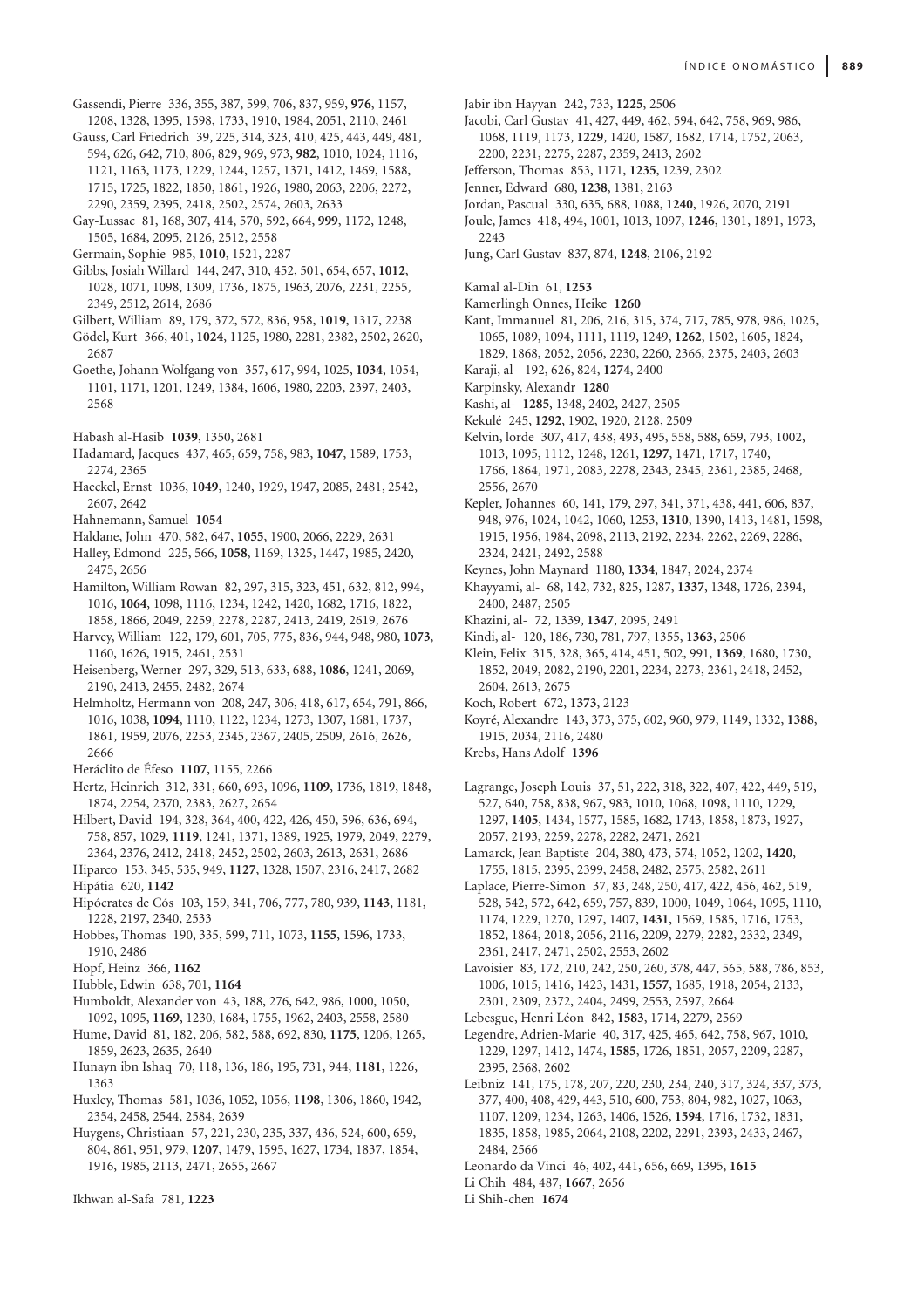- Lie, Sophus 420, 435, 455, 972, 1163, 1369, 1545, **1680**, 1980, 2274, 2602, 2613
- Liebig, Justus von 244, 260, 590, 664, 678, 1097, 1173, 1292, **1684**, 1905, 1925, 2076, 2122, 2297
- Linnaeus, Carl 83, 105, 377, 1199, 1421, 1675, **1706**, 1754, 2245, 2516, 2582, 2612, 2649
- Liouville, Joseph 397, 425, 460, 841, 969, 1123, 1297, **1713**, 1850, 2277, 2603, 2614
- Liu Hui 480, 490, 1673, **1719**, 2657
- Lobachevsky, Nikolai 315, 317, 451, 462, 502, 710, 983, 1344, 1370, **1725**, 2234, 2367, 2395, 2505
- Locke, John 48, 206, 377, 588, 615, 978, 1176, 1265, 1597, **1732**, 1986, 2245, 2300, 2566, 2635
- Lorentz, Hendrik 311, 328, 500, 637, 682, 1016, 1116, 1223, 1261, 1731, **1736**, 1874, 1928, 1968, 2193, 2255, 2279, 2370, 2453, 2616, 2620, 2628
- Lyapunov, Aleksandr 461, 660, **1749**, 1850, 2277
- Lyell, Charles 43, 576, 1052, 1202, 1306, 1426, 1665, **1753**, 2458, 2580
- Mach, Ernst 49, 134, 208, 312, 357, 521, 654, 683, 1017, 1038, 1111, 1240, 1420, 1605, **1815**, 1876, 1999, 2076, 2190, 2233, 2243, 2254, 2411, 2496, 2622
- Maimônides 55, 149, 779, 1046, **1827**, 2203
- Malebranche, Nicolas 207, 229, 235, 377, 612, 657, 1596, **1832**
- Malpighi, Marcello 1595, **1839**
- Malthus, Thomas 580, 844, 937, **1843**, 2458, 2580
- Marconi, Guglielmo 1118, **1848**, 2383
- Markov, Andrei Andreevich 463, 1750, **1849**
- Martius, Von **1855**
- Maupertuis 239, 377, 409, 522, 753, 1407, 1427, 1445, 1614, 1822, **1856**, 2358, 2566
- Maxwell, James Clerk 147, 172, 306, 329, 438, 445, 449, 497, 636, 656, 683, 766, 793, 812, 865, 1013, 1096, 1110, 1260, 1297, 1736, **1860**, 2203, 2254, 2345, 2365, 2370, 2383, 2454, 2459, 2471, 2497, 2627, 2666
- Mendel, Gregor 197, 474, 582, 647, 832, 973, 1051, 1056, **1893**, 1945, 2220, 2516, 2572, 2612, 2640
- Mendeleev, Dmitry 83, 292, 552, 1851, **1901**, 1920, 2043, 2065, 2079, 2516, 2522
- Mersenne, Marin 371, 510, 599, 617, 657, 800, 837, 950, 976, 1157, 1208, 1321, **1910**, 2003, 2107, 2493
- Mesmer, Franz Anton 853, 1576, **1917**, 2584
- Meyer, Lothar 143, 1905, **1919**, 2079
- Minkowski, Hermann 328, 466, 595, 694, 1112, 1119, 1728, **1925**, 2275, 2418, 2451, 2604, 2615, 2621
- Monod, Jacques **1928**
- Morgan, Thomas 199, 472, 646, 1929, **1941**, 2067, 2516, 2574, 2639
- Napier, John 443, 1327, **1954**
- Nernst, Walther 144, 247, 328, 682, 934, 1240, **1958**, 2075, 2256
- Neumann, Johann von 331, 365, 400, 636, 934, 1026, 1124, 1245, **1979**, 2614
- Newton, Isaac 48, 58, 89, 95, 141, 175, 178, 182, 207, 221, 232, 235, 240, 308, 314, 317, 322, 337, 376, 385, 400, 408, 429, 443, 445, 453, 460, 522, 546, 564, 588, 598, 614, 683, 717, 751, 784, 804, 840, 845, 861, 950, 980, 983, 1010, 1024, 1037, 1058, 1064, 1113, 1176, 1209, 1263, 1297, 1331, 1336, 1390, 1406, 1434, 1568, 1592, 1597, 1622, 1733, 1751, 1819, 1838, 1843, 1856, 1861, 1906, 1917, **1983**, 2091, 2121, 2193, 2202, 2205, 2272, 2287, 2300, 2467, 2485, 2495, 2499, 2565, 2590, 2620, 2655, 2664
- Nicolau de Cusa 46, 141, 189, 510, 1394, 1603, **2044**
- Noether, Emmy 453, 597, 1162, 1981, **2048**, 2360

Nostradamus, Michael **2050**

Oersted, Hans Christian 83, 172, 260, 593, 785, 839, 1866, **2052**, 2057, 2563

- Ohm, Georg 318, 641, 1098, 1891, **2056**, 2345, 2563
- Oparin, Aleksandr 1058, **2064**
- Oppenheimer, Robert 331, 816, 1393, **2069**, 2678
- Ostwald, Wilhelm 143, 234, 238, 312, 439, 521, 549, 645, 654, 683, 1007, 1015, 1273, 1593, 1818, 1890, 1900, 1908, 1920, 1959, 2064, **2074**, 2192, 2243, 2254, 2358, 2452, 2509, 2564
- Pappus de Alexandria 125, 440, 603, 620, 634, 707, 729, 800, 1062, 1129, 1208, 1276, 1353, 1641, 1992, 2047, **2088**, 2108, 2330, 2535
- Paracelso 250, 338, 369, 706, 836, 1391, 1574, 1919, **2098**, 2461
- Pascal, Blaise 79, 335, 373, 404, 443, 453, 464, 489, 527, 608, 808, 980, 1208, 1287, 1395, 1438, 1607, 1649, 1840, 1910, **2107**, 2401, 2478, 2497, 2505, 2655, 2658
- Pasteur, Louis 211, 248, 457, 549, 555, 681, 1294, 1374, 1705, 1930, 2066, **2119**, 2510
- Pauli, Wolfgang 297, 330, 633, 634, 691, 811, 837, 1086, 1241, 1252, 1334, 2070, **2190**, 2455, 2622, 2674
- Pavlov, Ivan 212, 392, 2067, **2194**, 2459
- Peano, Giuseppe 334, 365, 402, 857, 1606, **2199**, 2281, 2376, 2619
- Pearson, Karl 198, 281, 473, 503, 829, 832, 973, 1545, 1819, 1893, **2203**, 2233
- Peirce, Charles 326, 518, 1606, 1825, 1893, 2200, **2229**, 2242, 2376 Peregrinus, Peter 191, 1020, **2236**
- Perrin, Jean Baptiste 554, 657, 684, 2083, **2243**
- Pinel, Philippe 962, **2244**
- Pitágoras 47, 52, 76, 192, 288, 341, 374, 532, 620, 705, 710, 819, 1109, 1128, 1224, 1228, 1288, 1390, 1394, 1609, 1661, 1723, 2025, 2089, **2247**, 2265, 2330, 2337, 2367, 2433, 2488, 2549
- Planck, Max 293, 308, 329, 512, 633, 682, 810, 934, 1016, 1088, 1111, 1242, 1261, 1747, 1818, 1886, 1961, 2078, **2253**, 2346, 2414, 2421, 2453, 2626, 2674, 2686
- Platão 59, 77, 92, 139, 149, 154, 161, 181, 196, 207, 284, 368, 374, 377, 387, 400, 455, 655, 669, 705, 706, 779, 824, 836, 855, 939, 959, 1025, 1093, 1108, 1142, 1143, 1181, 1200, 1223, 1227, 1234, 1323, 1344, 1364, 1388, 1617, 1660, 1828, 1833, 1860, 2044, 2094, 2104, 2248, **2263**, 2300, 2443, 2462, 2474, 2488, 2507, 2532, 2636
- Poincaré, Henri 200, 309, 328, 364, 421, 553, 654, 690, 763, 810, 1049, 1119, 1123, 1372, 1544, 1731, 1746, 1751, 1819, 1854, 1926, 1979, 2231, 2255, **2272**, 2349, 2361, 2378, 2416, 2452, 2570, 2606, 2615, 2686
- Poisson, Siméon-Denis 178, 414, 430, 460, 494, 545, 634, 642, 694, 810, 839, 864, 968, 1110, 1229, 1297, 1420, 1431, 1682, 1714, 1883, 2057, 2207, 2279, **2282**, 2468
- Pope, William **2292**
- Priestley, Joseph 250, 446, 588, 850, 1561, 1700, **2299**, 2458, 2553, 2597
- Proust, Joseph Louis 255, 261, 668, 1005, 1923, **2308**
- Ptolomeu 56, 76, 90, 100, 138, 150, 152, 165, 179, 186, 271, 341, 368, 459, 503, 531, 600, 710, 780, 796, 824, 950, 1039, 1062, 1127, 1142, 1224, 1254, 1269, 1286, 1312, 1340, 1350, 1363, 1489, 1726, 1830, 2088, 2234, 2251, **2314**, 2337, 2422, 2473, 2486, 2492, 2504, 2534, 2551, 2588, 2682

Qutb al-Din al-Shirazi 63, 77, 734, 1253, 1348, **2334**, 2423, 2505

- Rabelais, François **2340**
- Ramanujan, Srinivasa Aaiyangar **2341**
- Rayleigh, quarto barão [Robert John Strutt] **2343**, 2386, 2524
- Rayleigh, terceiro barão [John William Strutt] 685, 1016, 1112, 1746, 1874, 2218, 2343, **2344**, 2469
- Réaumur, René-Antoine 616, 1471, **2350**, 2559
- Riemann, Bernhard 421, 428, 451, 500, 502, 594, 698, 710, 758, 842, 971, 986, 1048, 1102, 1113, 1122, 1344, 1370, 1544, 1583, 1731, 1739, 1752, 1819, 2274, 2290, **2358**, 2472, 2502, 2569, 2605, 2614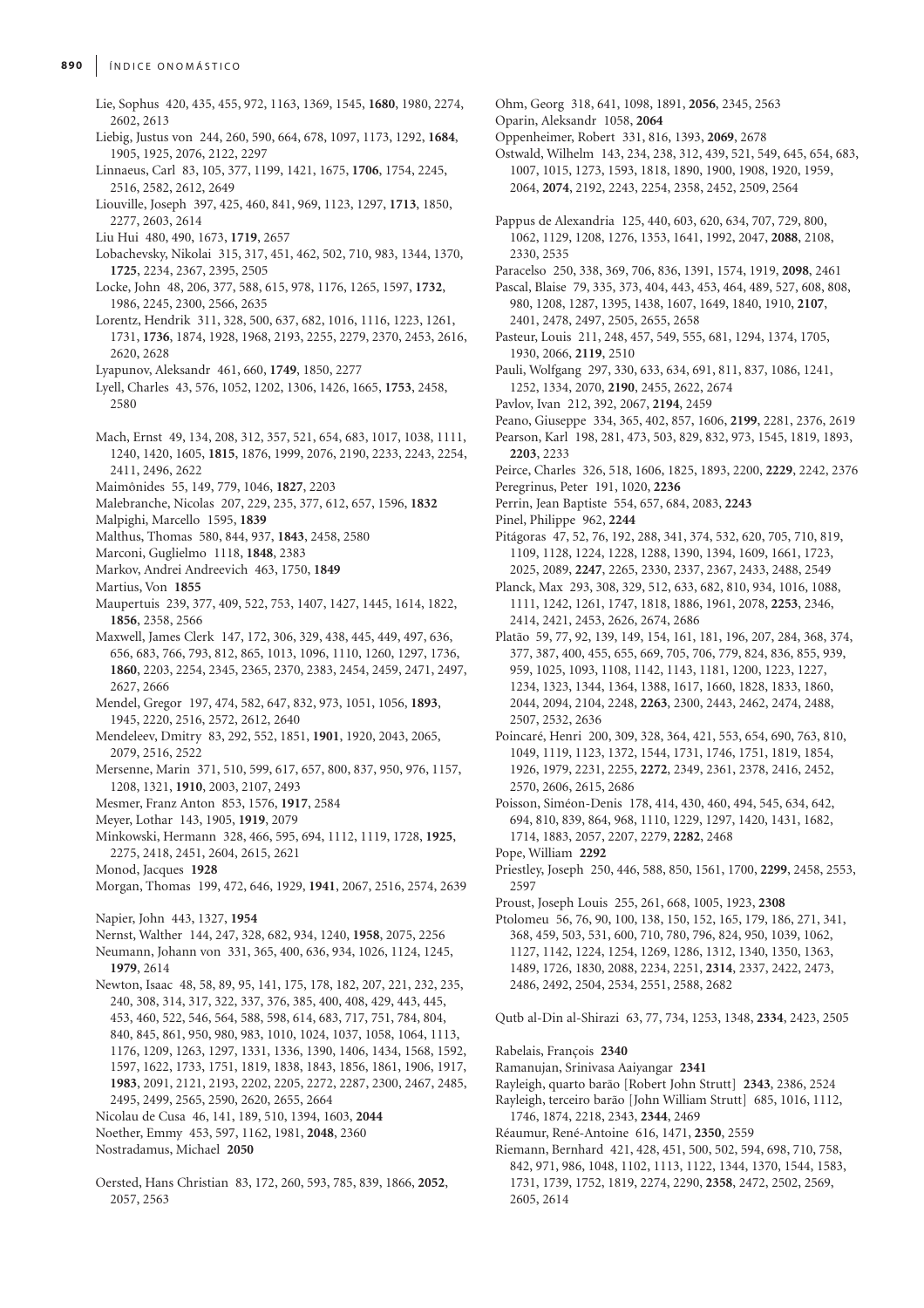- Röntgen, Wilhelm 200, 389, 552, 558, 1119, 2243, **2368**, 2453, 2627 Rumford, conde [Benjamin Thompson] 419, 588, 860, 1112, 1738, 2130, 2369, **2371**, 2386, 2470, 2664
- Russell, Bertrand 364, 401, 597, 683, 857, 1027, 1272, 1335, 1395, 1600, 2200, 2281, **2373**, 2618, 2630, 2652, 2687
- Rutherford, Ernest 201, 292, 331, 512, 554, 562, 570, 632, 1766, 2083, 2343, **2382**, 2570, 2675
- Saccheri, Giovanni Girolamo 68, 710, 744, 1343, 1726, **2393**, 2505
- Saint-Hilaire, Étienne Geoffroy 961, 1035, 1053, 1425, **2395**, 2398
- Saint-Hilaire, Isidore Geoffroy **2398**, 2607
- Samawal, al- 1274, **2400**
- Schelling, Frederick 43, 374, 785, 1038, 1272, 1606, 2052, **2403**, 2603
- Schliemann, Heinrich **2407**, 2543
- Schrödinger, Erwin 300, 330, 512, 635, 682, 1068, 1088, 1242, 1739, 1974, 2067, 2069, 2191, **2410**, 2455, 2629, 2674
- Schwarzschild, Karl 633, **2416**, 2622
- Shatir, Ibn al- 63, 536, 2331, 2338, **2422**, 2505
- Shen Kua **2428**, 2594
- Sommerfeld, Arnold 296, 331, 632, 687, 811, 1086, 1240, 1372, 1818, 1968, 2190, 2254, 2412, 2421, **2451**
- Spencer, Herbert 204, 502, 583, 963, **2458**, 2572, 2611
- Stahl, Georg Ernst 250, 1568, 2106, **2460**
- Stokes, George 96, 331, 659, 842, 1103, 1300, 1739, 1860, 1862, 2037, 2203, 2230, 2243, 2344, **2467**
- Sufi, al- 189, 273, 2331, **2472**, 2504, 2681
- Tales de Mileto 126, 1108, **2474**
- Tartaglia, Niccolò 37, 141, 402, 440, 742, 817, 949, 1395, 2116, 2401, **2477**
- Teilhard de Chardin, Pierre 646, **2480**
- Telesio, Bernardino 387, 1910, **2483**, 2497
- Thabit ibn Qurra 66, 136, 153, 189, 195, 271, 730, 1343, 1350, 1638, 1726, 2095, 2336, **2486**, 2505
- Torricelli, Evangelista 141, 335, 440, 958, 1914, 2110, **2492**, 2559 Turgot 524, 526, 542, 1462, 1559, **2499**
- Turing, Alan 1031, **2502**
- Tusi, al- [Nasir al-Din] 63, 77, 136, 195, 732, 1254, 1276, 1287, 1338, 1348, 1726, 2116, 2331, 2334, 2394, 2423, 2486, **2503**,
- 2682
- Vant't Hoff, Jacobus 144, 247, 311, 657, 1295, 1959, 2074, 2128, **2508**, 2573
- Vavilov, Nikolay **2514**
- Vernadsky, Vladimir 2066, 2481, **2522**
- Vesálio, André 70, 402, 616, 774, 1626, 2107, **2525**
- Viète, François 608, 626, 799, 827, 844, 1208, 1289, 1835, 1986, 2091, **2533**
- Virchow, Rudolf 217, 276, 1050, 1273, 1374, 1919, 2405, 2409, **2541**
- Vitrúvio 125, 443, 669, 837, 1659, 2326, **2545**
- Volta, Alessandro 84, 168, 590, 854, 975, 1001, 1246, 1470, 2052, 2059, 2302, 2345, 2404, 2498, **2552**
- Voltaire 52, 526, 614, 755, 1345, 1409, 1557, 1832, 1856, **2565**
- Volterra, Vito 193, 436, 811, 1049, 1123, 1583, 1753, 2201, **2568**, 2633
- Vries, Hugo de 1893, 1946, 2512, 2516, **2570**, 2610, 2646
- Wallace, Alfred Russel 583, 966, 1763, 1846, 2458, **2579**, 2611 Wang Hsi-shan **2587**
- Watt, James 253, 415, 466, 493, 588, 1012, 1889, 2301, **2596**
- Wegener, Alfred Lothar 1244, **2599**
- Weierstrass, Karl 318, 396, 431, 455, 595, 712, 841, 1048, 1123, 1235, 1369, 1584, 1730, 2253, 2273, 2362, **2601**, 2686
- Weismann, August 1053, 1947, 2459, 2572, **2607**, 2649
- Weyl, Hermann 420, 633, 1125, 1162, 1371, 1683, 1979, 2049, 2190, 2364, 2378, 2412, **2613**
- Whitehead, Alfred North 632, 858, 1335, 1600, 2270, 2374, **2617** Wien, Carl 683, 1086, 1117, 1746, 1968, 2254, 2346, 2412, 2451, **2625**
- Wiener, Norbert 194, 330, 1242, 1854, 1890, **2630**
- William de Ockham 60, 90, 122, 382, 610, **2634**
- Wilson, Edmund 1942, **2638**
- Wittgenstein, Ludwig 858, 2379, 2620, **2652**
- Wren, Christopher 1212, 1596, 2003, 2114, **2654**

Yang Hui 485, 1720, 2434, **2656**

- Young, Thomas 437, 448, 543, 566, 590, 853, 862, 1038, 1098, 1518, 1861, 2000, 2373, **2663**
- Yukawa, Hideki 638, 813, 1090, **2673**
- Yunus, Ibn 55, 153, 626, 797, 1039, 1289, 2427, 2491, **2680**
- Zermelo 310, 401, 1028, 1125, 1980, 2262, 2378, **2685**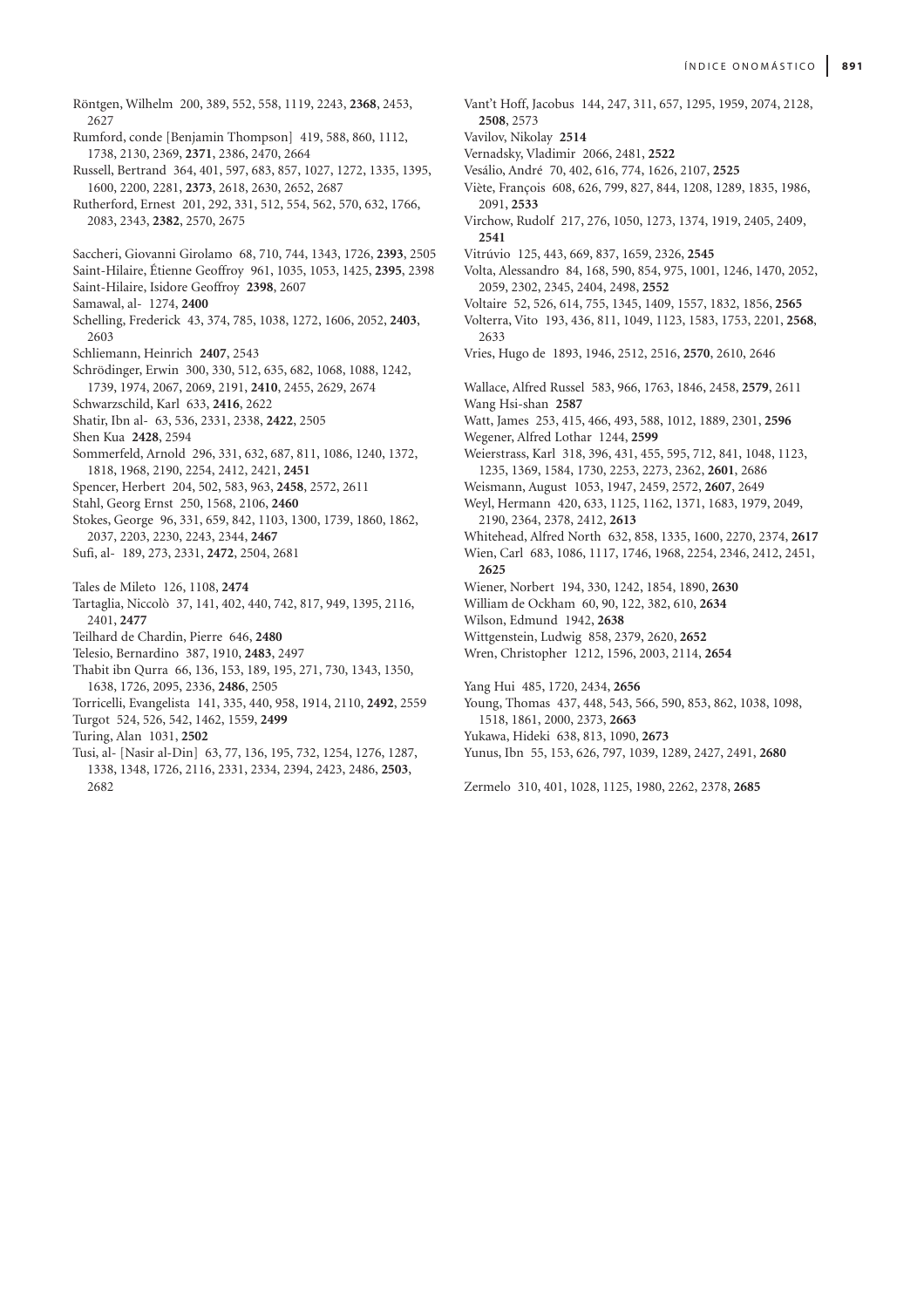### ÍNDICE DE DISCIPLINAS

### Alquimia

Fludd, Robert Jabir ibn Hayyan Paracelso

### Anatomia

Fabrizio, Geronimo Leonardo da Vinci Malpighi, Marcello

Antropologia Boas, Franz Broca, Pierre Paul Frazer, James Virchow, Rudolf

Arqueologia Schliemann, Heinrich

### **Arquitetura**

Brunelleschi, Filippo Vitrúvio Wren, Christopher

Astronomia Alhazen [Ibn al-Haytham] Alpetrágio [al-Bitruji] Aristóteles Averroes [Ibn Rushd] Bacon, Roger Banu Musa Bernoulli, Jakob I Bernoulli, Johann III Biruni, al-Brahe, Tycho Cauchy, Augustin-Louis Cayley, Arthur Chaucer, Geoffrey Copérnico, Nicolau Euler, Leonhard Farghani, al-Galileu Gassendi, Pierre Habash al-Hasib Halley, Edmond Hiparco Hubble, Edwin Huygens, Christiaan Kashi, al-Kepler, Johannes Khayyami, al- [Omar Khayyam] Khazini, al-Lagrange, Joseph Louis Laplace, Pierre-Simon Newton, Isaac Pappus de Alexandria Pitágoras Poincaré, Henri Ptolomeu Qutb al-Din al-Shirazi Schwarzschild, Karl Shatir, Ibn al-Shen Kua

Sufi, al-Thabit ibn Qurra Tusi, al- [Nasir al-Din] Wang Hsi-Shan Yunus, Ibn

Biogeoquímica Vernadsky, Vladimir

#### **Biologia**

Aristóteles Bateson, William Bernard, Claude Cannon, Walter Chetverikov, Sergei Darwin, Charles Dobzhansky, Theodosius Ehrlich, Paul Fisher, Ronald Haldane, John Krebs, Hans Adolf Lyell, Charles Maupertuis Monod, Jacques Morgan, Thomas Oparin, Aleksandr Pasteur, Louis Réaumur, René-Antoine Vries, Hugo de Wallace, Alfred Russel Wilson, Edmund

Bioquímica

Krebs, Hans Adolf Monod, Jacques

#### Botânica

Jefferson, Thomas Lamarck, Jean Baptiste Linnaeus, Carl Martius, Von Vavilov, Nikolay Vries, Hugo de

#### **Cosmologia**

Dirac, Paul Einstein, Albert Friedmann, Aleksandr Hubble, Edwin Schrödinger, Erwin Schwarzschild, Karl

**Demografia** Malthus, Thomas

# Economia Keynes, John Maynard Malthus, Thomas

Turgot, Anne-Robert-Jacques

Engenharia Brunelleschi, Filippo Carnot, Lazare

Clapeyron, Émile Gabor, Dennis Marconi, Guglielmo Watt, James

Entomologia Chetverikov, Sergei

**Etologia** Frisch, Karl von

Estatística Fisher, Ronald Galton, Francis Pearson, Karl

### Evolução

Chetverikov, Sergei Darwin, Charles Dobzhansky, Theodosius Huxley, Thomas Lamarck, Jean Baptiste Wallace, Alfred Russel

#### Filosofia

Aquino, Santo Tomás de Aristóteles Avempace [Ibn Bajja] Averroes [Ibn Rushd] Avicena [Ibn Sina] Bergson, Henri Boécio Bolzano, Bernard Bruno, Giordano Brunschvicg, Léon Buridan, Jean Cardano, Girolamo Comenius, John Amos Comte, Auguste Descartes, René Diderot, Denis Empédocles de Agrigento Farabi, al-Gassendi, Pierre Heráclito de Éfeso Hipátia Hobbes, Thomas Hume, David Hunayn ibn Ishaq Ikhwan al-Safa Kant, Immanuel Khayyami, al- [Omar Khayyam] Kindi, al-Leibniz, Gottfried Wilhelm Locke, John Maimônides Malebranche, Nicolas Nicolau de Cusa Pascal, Blaise Peirce, Charles Platão Qutb al-Din al-Shirazi Schelling, Frederick

Spencer, Herbert Tales de Mileto Teilhard de Chardin, Pierre Thabit ibn Qurra Turgot, Anne-Robert-Jacques Tusi, al- [Nasir al-Din] Voltaire Wallace, Alfred Russel Whitehead, Alfred North William de Ockham Wittgenstein, Ludwig

#### Filosofia da ciência

Bachelar, Gaston Bacon, Francis Berkeley, George Bohr, Niels Duhem, Pierre Helmholtz, Hermann von Koyré, Alexandre Ostwald, Wilhelm Russell, Bertrand Wien, Carl

### Filosofia natural

Alberti, Leone Battista Alpetrágio [al-Bitruji] Bacon, Roger Boyle, Robert Buffon, conde de Campanella, Tommaso Cavendish, Henry Condamine, La Gilbert, William Goethe, Johann Wolfgang von Humboldt, Alexander von Mersenne, Marin Newton, Isaac Paracelso Peregrinus, Peter Priestley, Joseph Réaumur, René-Antoine Telesio, Bernardino Volterra, Vito Young, Thomas

#### Física

Alberti, Leone Battista Alembert, D' Ampère, André-Marie Aristóteles Arrhenius, Svante Avogadro, Amedeo Becquerel, Henri Bernoulli, Daniel Bohr, Niels Boltzmann, Ludwig Born, Max Boyle, Robert Broglie, Maurice de Buridan, Jean Cardano, Girolamo Carnot, Sadi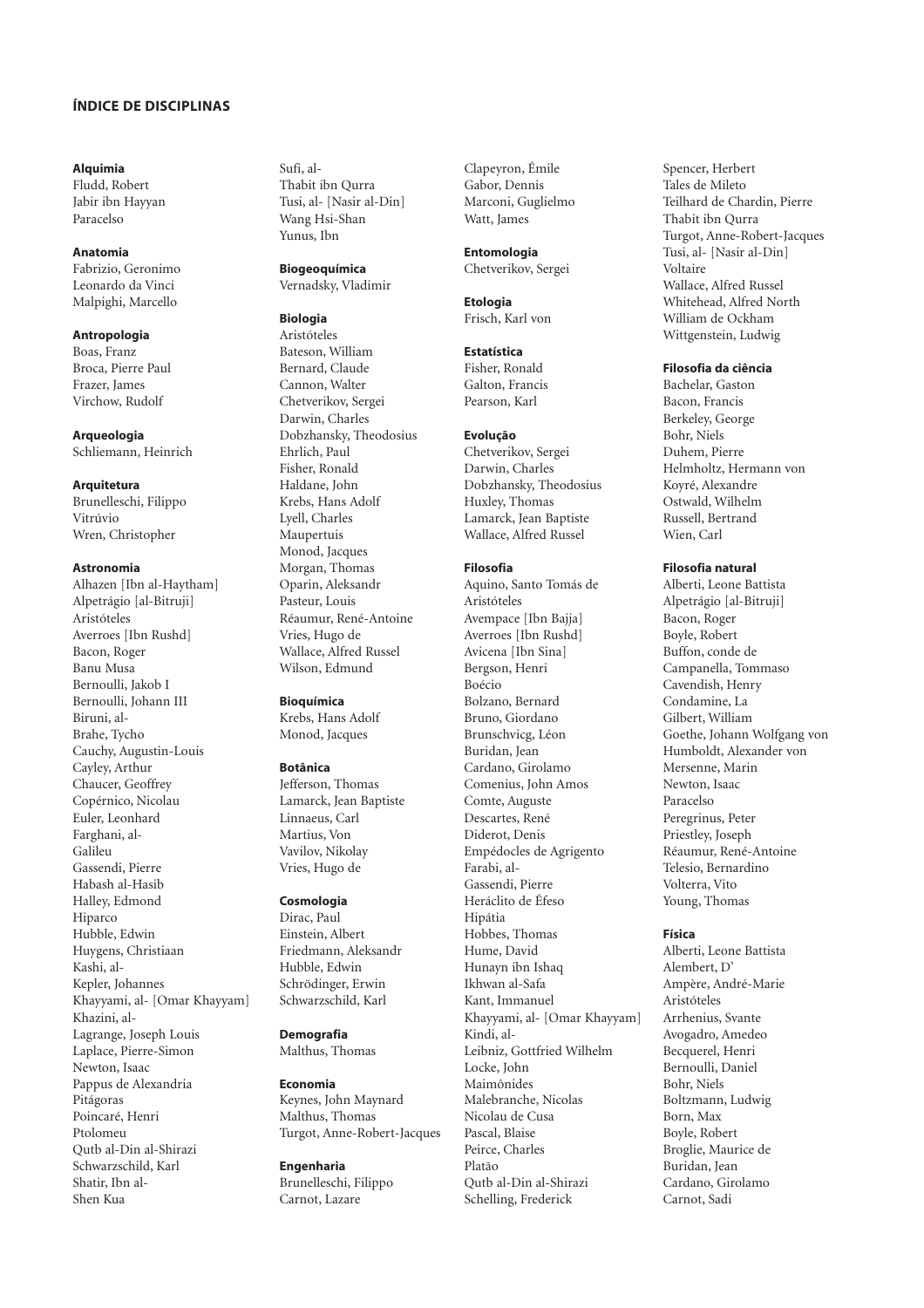Cauchy, Augustin-Louis Clausius, Rudolf Compton, Arthur Coulomb, Charles Curie, Marie Curie, Pierre Dalton, John Descartes, René Dirac, Paul Duhem, Pierre Einstein, Albert Euler, Leonhard Faraday, Michael Fermi, Enrico Fourier, Jean Baptiste Franklin, Benjamin Fresnel, Augustin Friedmann, Aleksandr Gabor, Dennis Galileu Galvani, Luigi Gay-Lussac Gibbs, Josiah Willard Heisenberg, Werner Helmholtz, Hermann von Hertz, Heinrich Huygens, Christiaan Jordan, Pascual Joule, James Kamerlingh Onnes, Heike Kelvin, lorde [William Thomson] Laplace, Pierre-Simon Lorentz, Hendrik Mach, Ernst Marconi, Guglielmo Maupertuis Maxwell, James Clerk Nernst, Walther Neumann, Johann von Newton, Isaac Oersted, Hans Christian Ohm, Georg Oppenheimer, Robert Ostwald, Wilhelm Pascal, Blaise Pauli, Wolfgang Perrin, Jean Baptiste Planck, Max Poincaré, Henri Poisson, Siméon-Denis Priestley, Joseph Rayleigh, quarto barão [Robert John Strutt] Rayleigh, terceiro barão [John William Strutt] Réaumur, René-Antoine Röntgen, Wilhelm Rumford, conde [Benjamin Thompson] Rutherford, Ernest Schrödinger, Erwin Sommerfeld, Arnold Stokes, George Torricelli, Evangelista Van't Hoff, Jacobus

Volta, Alessandro Weyl, Hermann Whitehead, Alfred North Wien, Carl Yukawa, Hideki

#### Fisiologia

Bernard, Claude Breuer, Josef Cannon, Walter Descartes, René Fabrizio, Geronimo Galvani, Luigi Helmholtz, Hermann von Mach, Ernst Pavlov, Ivan

#### Genética

Bateson, William Chetverikov, Sergei Dobzhansky, Theodosius Fisher, Ronald Haldane, John Mendel, Gregor Morgan, Thomas Vavilov, Nikolay Vries, Hugo de

#### Geofísica

Ewing, Maurice Halley, Edmond Karpinsky, Alexandr Wegener, Alfred Lothar

#### Geografia

Biruni, al-Colombo, Cristóvão Hiparco Humboldt, Alexander von Pappus de Alexandria

### Geologia

Agassiz, Louis Darwin, Charles Goethe, Johann Wolfgang von Leonardo da Vinci Linnaeus, Carl Lyell, Charles Teilhard de Chardin, Pierre

### Imunologia

Ehrlich, Paul

#### Lógica

Babbage, Charles Boécio Bolzano, Bernard Boole, George Buridan, Jean Frege, Gottlob Gödel, Kurt Friedrich Leibniz, Gottfried Wilhelm Peano, Giuseppe Peirce, Charles Russell, Bertrand Turing, Alan

Whitehead, Alfred North Wittgenstein, Ludwig

# Matemática

Abel, Niels Henrik Alberti, Leone Battista Alembert, D' Alhazen [Ibn al-Haytham] Ampère, André-Marie Arquimedes Babbage, Charles Baghdadi, al- [Abu Mansur] Banach, Stefan Banu Musa Bernoulli, Daniel Bernoulli, Jakob I Bernoulli, Jakob II Bernoulli, Johann I Bernoulli, Johann II Bernoulli, Johann III Bernoulli, Nikolaus I Bernoulli, Nikolaus II Biruni, al-Boécio Boltzmann, Ludwig Bolyai, János Bolzano, Bernard Boole, George Bourbaki, Nicolas Brouwer, Luitzen Brunelleschi, Filippo Cantor, Georg Cardano, Girolamo Carnot, Lazare Cartan, Élie Cauchy, Augustin-Louis Cavalieri, Bonaventura Cayley, Arthur Chebyshev, Pafnuty Ch'in Chiu-Shao Chu Shih-Chieh Clifford, William Condamine, La Condorcet, marquês de Dedekind, Richard Descartes, René Diofanto de Alexandria Dirichlet, Gustav Dürer, Albrecht Euclides Euler, Leonhard Fermat, Pierre de Ferro, Scipione Fibonacci, Leonardo Fourier, Jean Baptiste Frege, Gottlob Friedmann, Aleksandr Galois, Evariste Gauss, Carl Friedrich Germain, Sophie Gödel, Kurt Friedrich Habash al-Hasib Hadamard, Jacques Hamilton, William Rowan Hilbert, David Hiparco

Hipátia Hopf, Heinz Huygens, Christiaan Jacobi, Carl Gustav Kamal al-Din Karaji, al-Kashi, al-Khayyami, al- [Omar Khayyam] Klein, Felix Lagrange, Joseph Louis Laplace, Pierre-Simon Lebesgue, Henri Léon Legendre, Adrien-Marie Leibniz, Gottfried Wilhelm Leonardo da Vinci Li Chih Lie, Sophus Liouville, Joseph Liu Hui Lobachevsky, Nikolai Lyapunov, Aleksandr Markov, Andrei Maupertuis Minkowski, Hermann Napier, John Neumann, Johann von Newton, Isaac Nicolau de Cusa Noether, Emmy Pappus de Alexandria Pascal, Blaise Peano, Giuseppe Pearson, Karl Peirce, Charles Pitágoras Poincaré, Henri Poisson, Siméon-Denis Ptolomeu Ramanujan, Srinivasa Aaiyangar Riemann, Bernhard Russell, Bertrand Saccheri, Giovanni Girolamo Samawal, al-Sommerfeld, Arnold Stokes, George Tartaglia, Niccoló Thabit ibn Qurra Torricelli, Evangelista Turing, Alan Tusi, al- [Nasir al-Din] Viéte, Francois Volterra, Vito Weierstrass, Karl Weyl, Hermann Whitehead, Alfred North Wiener, Norbert Wren, Christopher Yang Hui Yunus, Ibn Zermelo

#### Mecânica

Arquimedes Bernoulli, Jakob I Carnot, Lazare